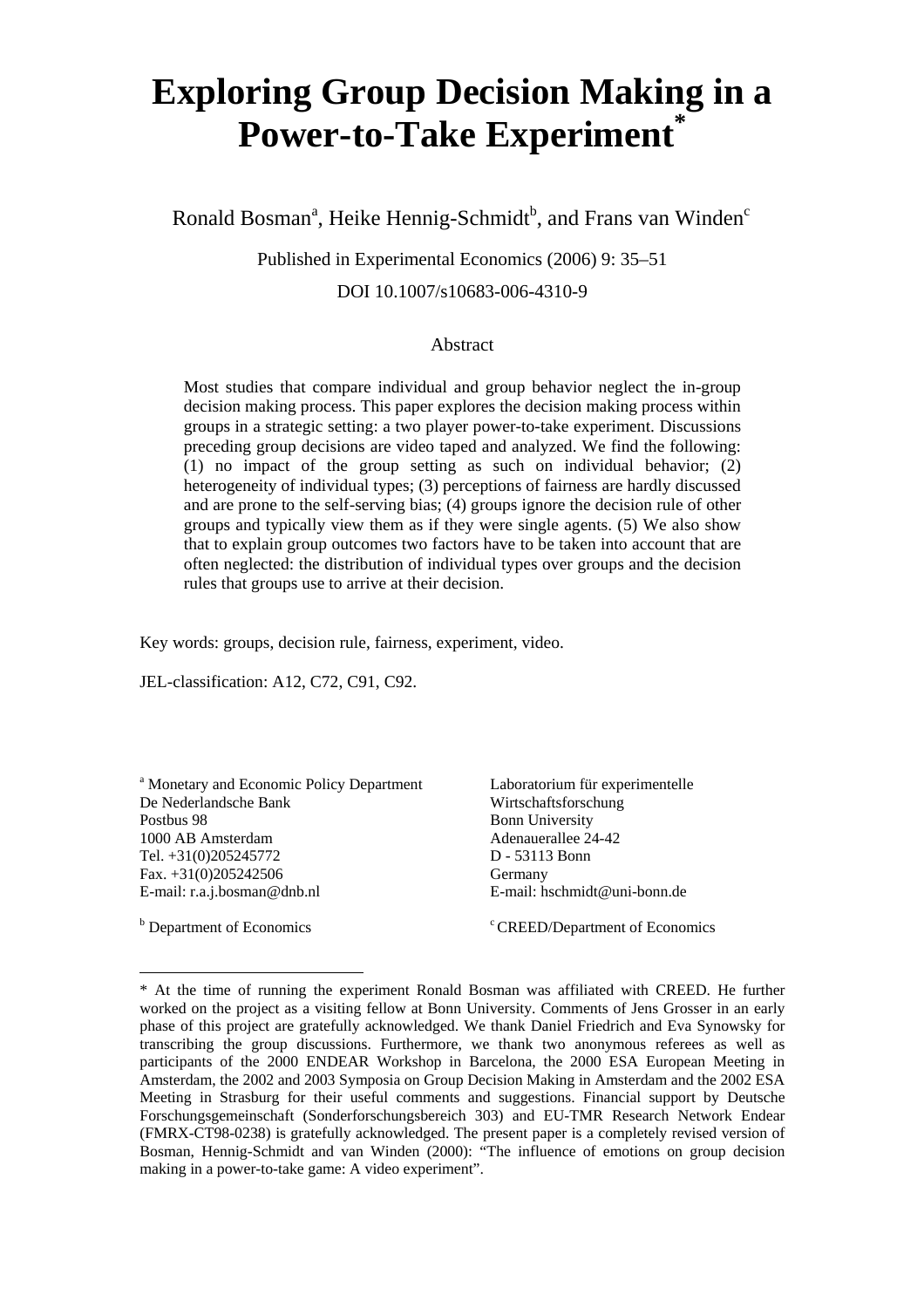University of Amsterdam Roetersstraat 11 1018 WB Amsterdam The Netherlands E-mail: f.a.a.m.vanwinden@uva.nl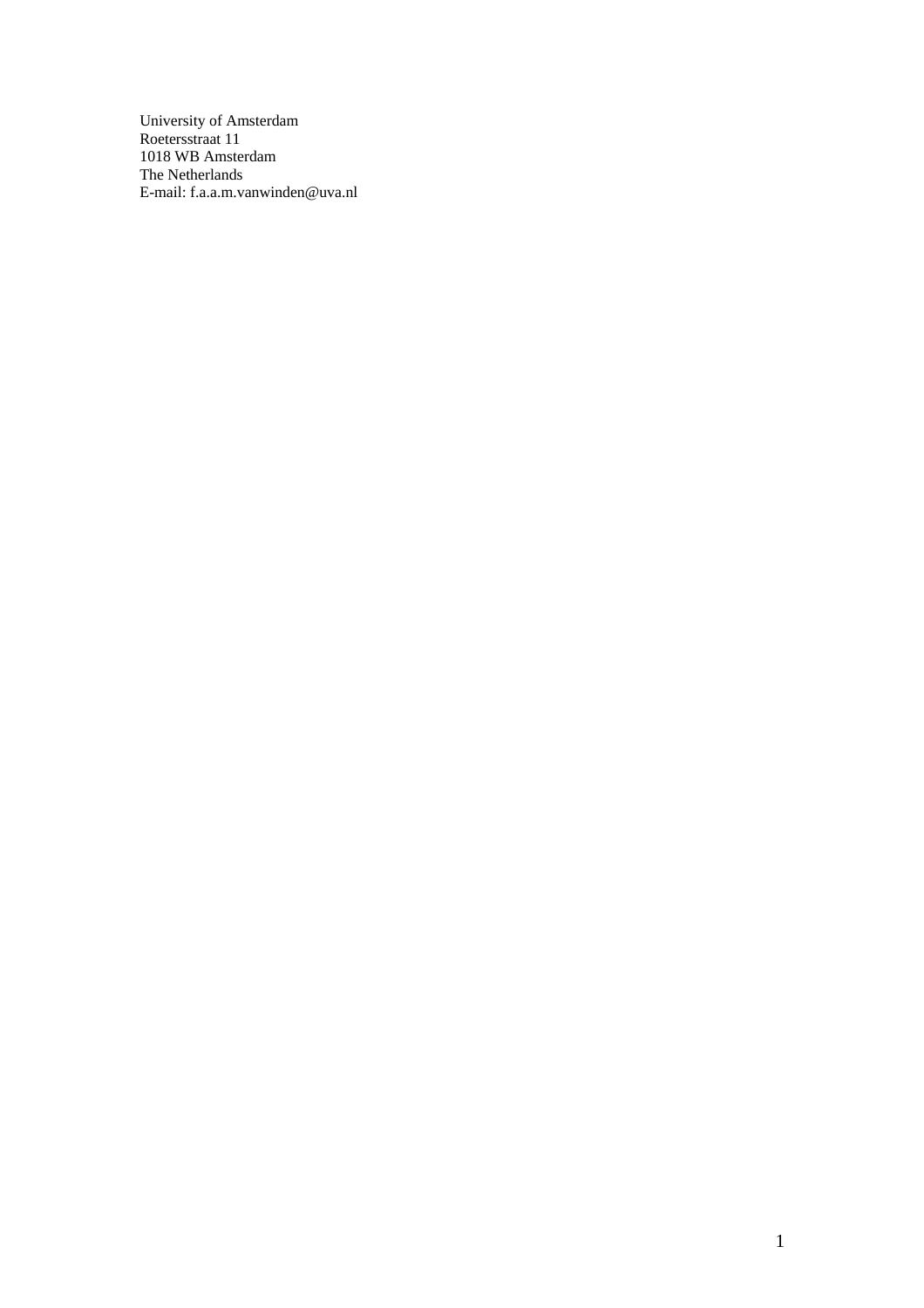#### **1. Introduction**

 $\overline{a}$ 

In many economic situations, decisions are not taken by individuals but by groups, like committees, management teams or families. In contrast, in economic theory groups are often modeled as a single agent. Group decision making, however, can be fundamentally different from individual decision making. For example, groups typically have to deal with conflicting interests to arrive at a group decision.

Experimental economics shows a growing interest in this issue. However, almost all studies compare individual decisions with group decisions neglecting the way in which groups arrive at their decision, that is, the in-group decision making process.<sup>1</sup> The objective of our study is to open the black box of in-group decision making by means of a controlled laboratory experiment. A new feature of our experiment is that groups are being videotaped while making their group decision.<sup>2</sup> The videotapes are used to make transcripts of the group discussions.<sup>3</sup> While this method is generally applied in psychology it is rather new in economics.<sup>4</sup>

As our work horse we use the two-player power-to-take game developed by Bosman and van Winden (2002) – referred to as BvW below. Before this game is played, each participant first earns an income in an individual effort task. The game itself consists of two stages. First, one player – the take authority – can claim any part of the other player's income. Then, the latter – the responder – can react by destroying part or all of its income. The power-to-take game is interesting from an economic point of view because it captures important aspects of taxation, principalagent relationships, and monopoly pricing (see BvW for illustrations). BvW found that take authorities choose considerable take rates (the mean rate is almost 60%) and that responders typically destroy nothing or everything. Note that these take rates concern the income of the *other* player only.

An important issue is whether groups as players behave different from individuals in strategic settings such as the power-to-take game, and, if so, why?

<sup>&</sup>lt;sup>1</sup> Exceptions are Kocher and Sutter (2002), Cooper and Kagel (2005), Rockenbach et al. (2005).

 $2 \text{ According to Loomes (1999), the use of audio or video records makes up one of the real challenges}$ of experimental economics in the future. See also Camerer (2003, p.35). For a more elaborate discussion on this research method, see Hennig-Schmidt (1999).

 $3$  The reason why we videotaped group discussions, instead of audio tape, is that speakers can be identified more easily (Orbell et al., 1988). Moreover, non-verbal expressions, such as gestures and facial expressions, are also recorded and may facilitate identifying speakers and understanding their speech.

 $4\overline{S}$  See Bakeman (2000), Ratcliff (2003), Rockenbach et al. (2005), and Hennig-Schmidt (1999, 2002).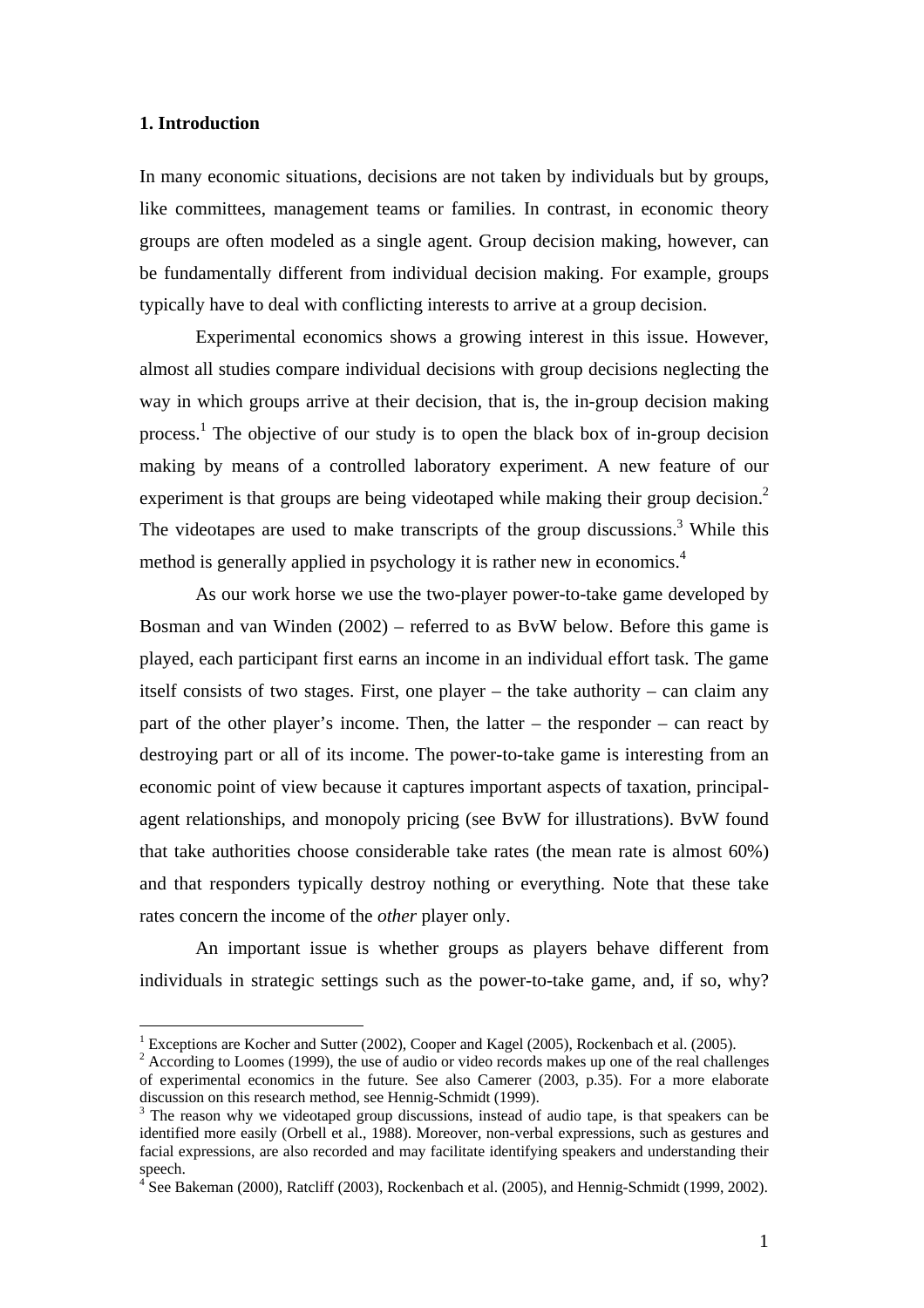Existing evidence is inconclusive<sup>5</sup>. Some studies find that group outcomes are more in accordance with standard game theory. This holds for: Robert and Carnevale (1997) and Bornstein and Yaniv (1998), focusing on an ultimatum game; Bornstein et al. (2002), using the centipede game; Bornstein et al. (2005), analyzing a Bertrand duopoly; and Cooper and Kagel (2005) studying a signalling game. Other studies, however, suggest that groups behave less like gamesmen. For example, Cason and Mui (1997) find that groups are more generous in a dictator game, while Cox and Hayne (2002), analyzing common value auctions, and Kocher and Sutter (2002), focusing on gift exchange, report some mixed evidence. Finally, there are also studies finding no difference like Raab and Schipper (2004), examining Cournot competition, and Kocher and Sutter (2005), analyzing beauty contests.<sup>6</sup>

The reason why these studies find very different results may be due to the fact that they differ in many ways that seem potentially important in explaining group decision making in a strategic context. From the economic and psychological literature it appears that the following factors should be taken into account:<sup>7</sup> (i) the decision problem (e.g. whether groups have to decide in an ultimatum game or a public good game); (ii) the decision structure (e.g. do individuals decide privately within a group setting or do they sit together and make a joint decision?); (iii) the nature of the other player(s) (does the group play against an individual, a group or nature?); (iv) the size of the group; (v) the communication medium (e.g. computer messages versus face-to-face); (vi) types of group members (e.g. similar or dissimilar preferences or beliefs); (vii) allocation of types of individuals over groups; (viii) the decision rule used by the group (e.g. majority rule or unanimity).

In economic experiments factors (i)-(v) are usually taken into account only. In this paper we will argue that factors vi-viii need to be considered as well for understanding the outcomes of group decision making. One of our major findings is that it is important to control for the distribution of individual types over groups and the decision rules that groups use to arrive at their decision.

<sup>5</sup> In non-interactive experimental settings, the evidence is inconclusive as well; see Bone et al. (1999), Guarnaschelli et al. (2000), Bottom et al. (2002), Rockenbach et al. (2005).

 $6$  However, in Kocher and Sutter (2005) groups learn faster and reason with more depth.

<sup>&</sup>lt;sup>7</sup> With regard to (iii), see also the taxonomy of Bornstein (2003); for (iv), c.f. Stasser (1999); for (v),

c.f. Brosig et al. (2003); concerning (vi) to (viii), see also Kerr et al. (1996, 1999).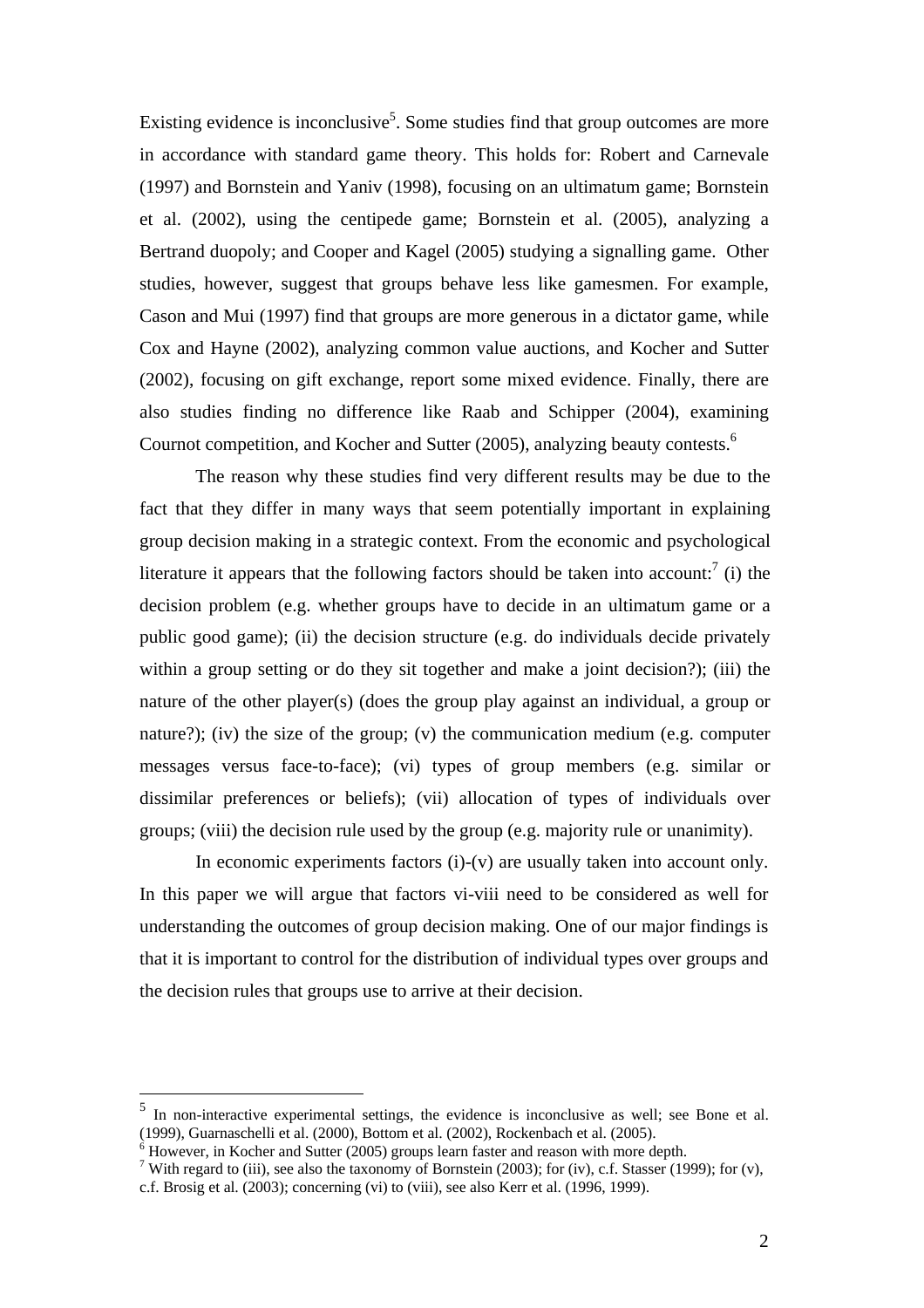The remainder of the paper is organized as follows. In the next section we discuss our research questions and present the experimental design. In section 3, the results are given. Section 4 concludes with a discussion of the results.

#### **2. Research questions and experimental design**

#### *2.1 Research questions*

Our first research question is whether the group setting influences individual behavior. More specifically, we want to investigate whether individuals in the group experiment want to take decisions that are different from the decisions taken in the individual experiment of BvW. An important finding by social psychologists is the 'discontinuity effect' which suggests that individuals behave more competitively or less cooperatively in groups (see Wildshut et al. 2003). Applied to the power-totake game, this finding would predict that take authority groups take more than individuals do, while responder groups destroy more easily than individuals.

Our second research question is concerned with player types. We investigate whether individuals in groups have similar or dissimilar preferences and beliefs, and how this affects group decision making. Can a classification of players help us to understand differences in group decisions, like it has helped to explain behavior in other game settings (see e.g. Fischbacher et al., 2001).

Our third research question is concerned with players' perception of fairness. In the recent experimental literature, much emphasis is put on fairness when explaining observed deviations in behavior from standard game theoretic predictions (e.g. Fehr and Schmidt, 1999). It has also been shown that perceptions of fairness are prone to the 'self-serving bias', which occurs "when individuals subconsciously alter their fundamental views about what is fair or right in a way that benefits their interests" (Dahl and Ransom, 1999, p.703). We conjecture that fairness plays an important role in the group discussions, given the nature of the power-to-take game, where only the income of the responder is at stake. Moreover, an interesting question is whether possible individual biases will be corrected in the group discussion.

Our fourth research question deals with how groups view other groups. In particular, do groups take in-group processes of opponents into account when making their decision? There is evidence that groups tend to underestimate the importance of the decision rule. As a consequence, the group decision can deviate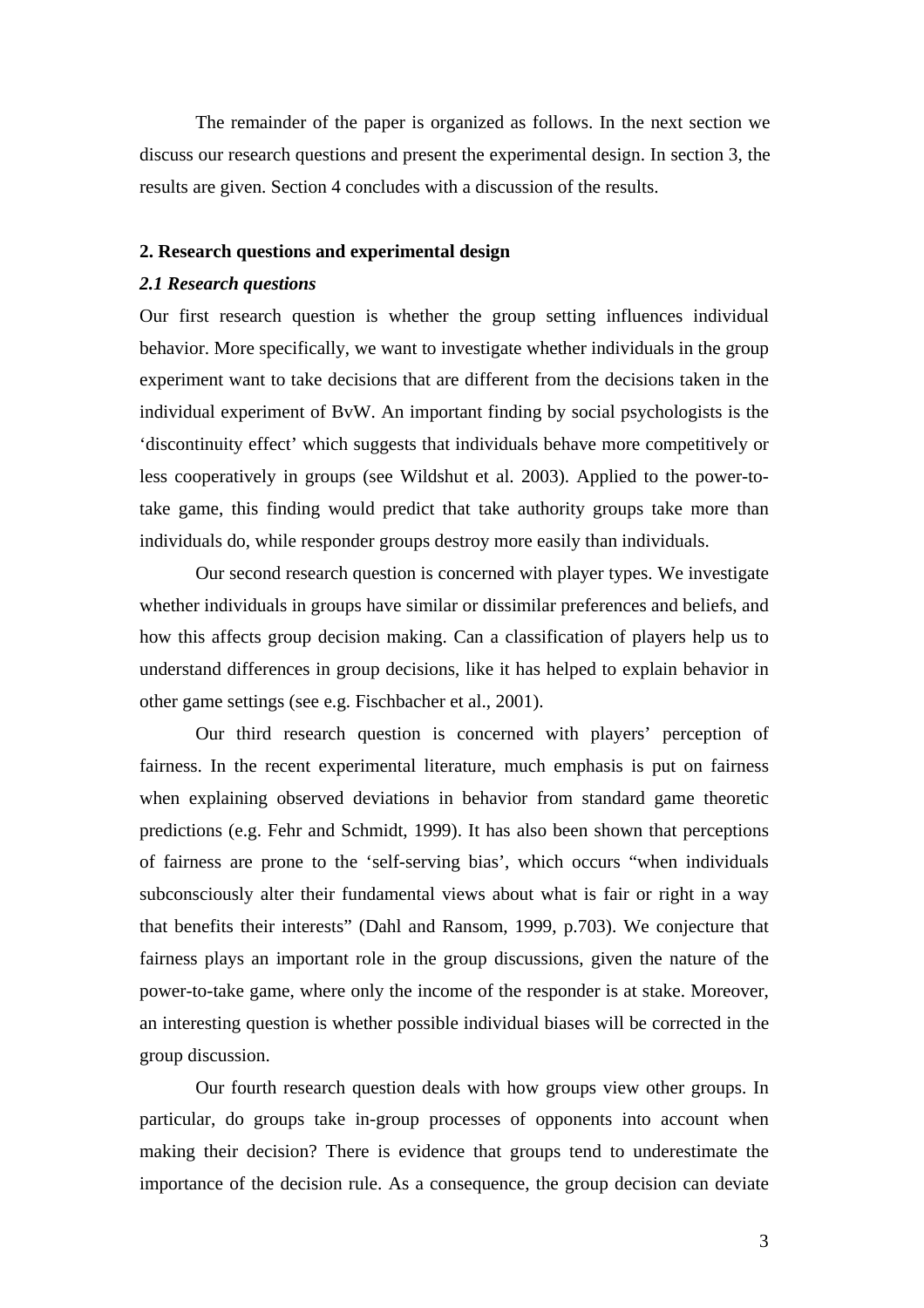from the one that would have maximized the group payoff (Messick et al. 1997). In light of this study, we wonder to what extent participants in our experiment will take into account the way in which groups arrive at their group decision.

Our last research question is concerned with how individuals reach a group decision. The information provided by the group discussion will be of particular interest here. In that context we will also analyze how different decision rules and allocations of types of individuals over groups affect the group outcome. To our knowledge, this has not been studied for an economic environment before (for related psychological studies, see Davis, 1973, Levine, 1999).

### *2.2 Experimental design*

#### *Design*

 $\overline{a}$ 

As our vehicle of research we use the two-player power-to-take game discussed in the Introduction, with in this case groups (of three participants) as players. One player group can be considered as the 'take authority' who is paired to another player group, the 'responder'. Before the game is played, each participant in the experiment has to earn an income  $E_i$  by doing an individual real effort task.<sup>8</sup> The game has two stages. At the first stage, the randomly chosen take authority decides on the so-called take rate t∈[0,1], which is the part of the responder's income  $E_{resp}$ (the sum of the group members' incomes) that will be transferred to the take authority after the second stage. At the second stage, the only action that the responder can take is to decide on  $d \in [0,1]$ , the part of  $E_{resp}$  that will be destroyed. For the take authority the payoff of the game is thus equal to the transfer  $t(1-d)E_{resp}$ , generating total earnings from the experiment of  $E_{take} + t(1-d)E_{resp}$  (where  $E_{take}$ equals the total income earned by the take authority members before the game). For the responder, the payoff equals  $(1-t)(1-d)E_{resp}$ , which also determines this player's total earnings.<sup>9</sup> Note that the responder group can only destroy their own prior-tothe-take income ( $E_{resp}$ ) and not that of the take authority ( $E_{take}$ )<sup>10</sup>. Furthermore, it follows that only if  $t=d=0$ , experimental earnings for both player groups will be

<sup>&</sup>lt;sup>8</sup> The task is a computerized two-variable optimization problem that lasts for 30 minutes. For more details on the computer task, see van Dijk et al. (2001).

 $9^9$  Group payoffs were equally divided among the group members, or proportional to  $E_i$  in the few cases where these individually earned incomes differed.

 $10$  In this respect, and apart from the use of groups as players, the power-to-take game differs from the convex ultimatum game recently investigated by Andreoni et al. (2003).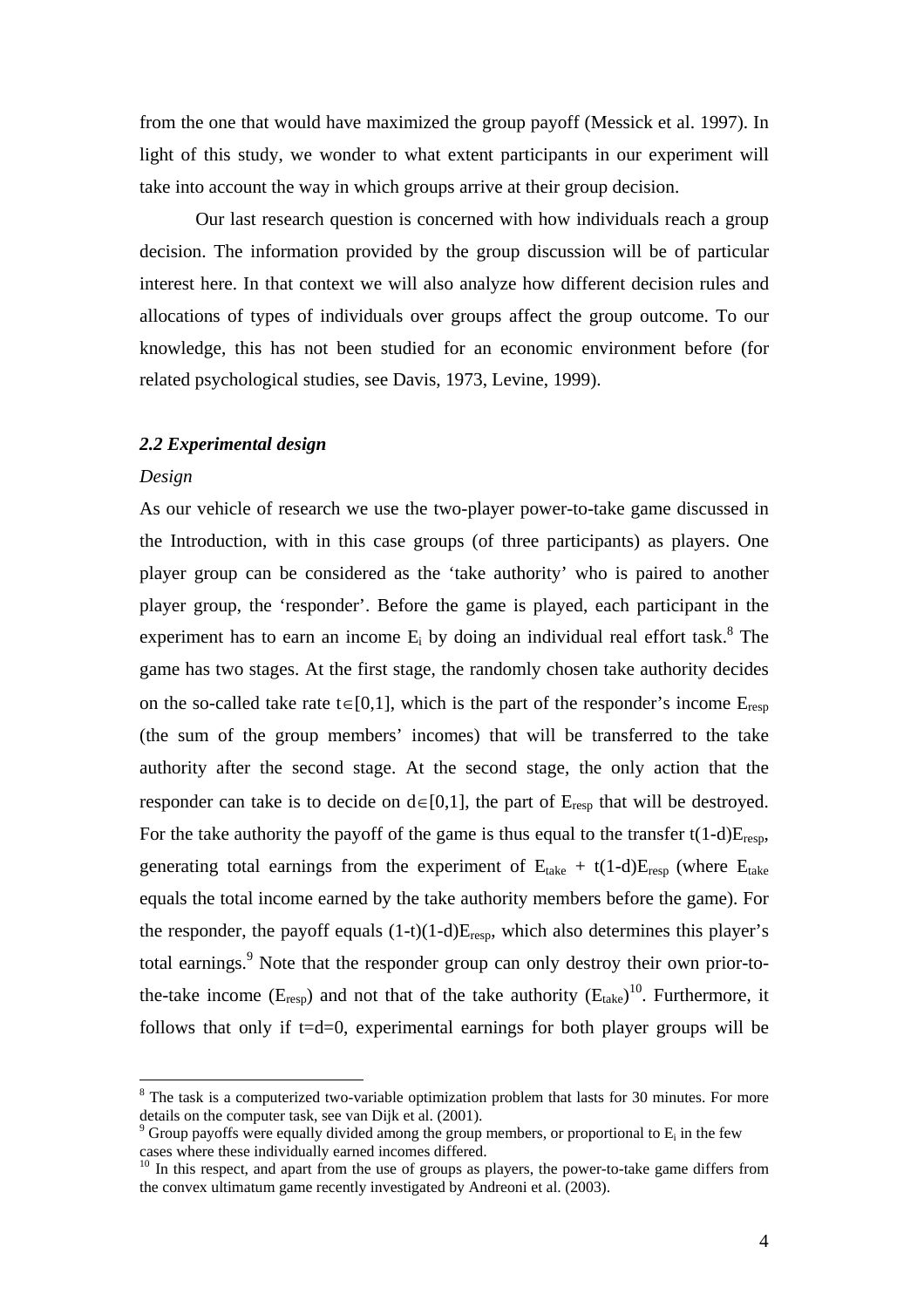equal to the income earned by the group members before the game; otherwise, the responder group will always get less than Eresp, whereas the take authority gets at least Etake.

The main features of our observation method are the following. Groups in each dyad were given 10 minutes to reach a joint decision (see below). Note that a decision rule was not imposed. Intra-group discussions were video taped. After the experiment, the video-taped discussions were transcribed word for word into text protocols by graduate students who had been especially trained to do this task. These transcripts are the basis for our analysis.<sup>11</sup> A potential weakness of the video technique is that it may influence the behavior of participants (observation effect).<sup>12</sup> In our experiment, this could mean that groups behave more cooperatively, that is, choose lower take rates and destruction rates. Our results indicate that this effect is probably not very important.  $^{13}$ 

Evidence in the literature whether the observation effect matters is mixed. Endres et al. (1999) and Bornstein et al. (2005) find no difference between the behaviour of participants that were audio/videotaped and those who were not. In the context of an ultimatum game, Hoffman et al. (1996) find offers to be lower when anonymity is increased, whereas Bolton and Zwick (1995) find that anonymity explains a small part of non-equilibrium play only*.* 14

 $11$  Transcripts (in German) are available from the authors upon request.

 $12$  The observation effect cannot be easily tested even if we run a control treatment without video taping. The reason is that group outcomes crucially depend on the distribution of individual types over groups and the decision rules groups use to arrive at their decision (see section 4). Without observation, group composition and decision rules are not observable. Consequently, a difference in outcomes could be due to observation but could also be the result of different within-group decision processes. Controlling for group composition and decision rules is in our view an important area for future research.

 $13$  If observation makes groups behave more cooperatively, then one would expect responder groups to destroy less than individuals. In fact, we do not observe this in the experiment (see section 3). Furthermore, our video tapes convey the impression that participants are not affected by the video technology (see also Potter 1996). When participants had finished making a decision, they started talking about very private matters or, in some cases, gave negative comments on their university teachers.

 $14$  Brosig et al. (2003) find in the context of a public good experiment that that there is more cooperation when social distance is reduced. Social distance is manipulated by letting participants use different communication media in the pre-play communication phase, corresponding to different levels of observations. The authors, however, do not relate their findings to observation but to better coordination possibilities in the communication phase. They stress the content of communication to be remarkably similar across treatments, which goes against an observation effect.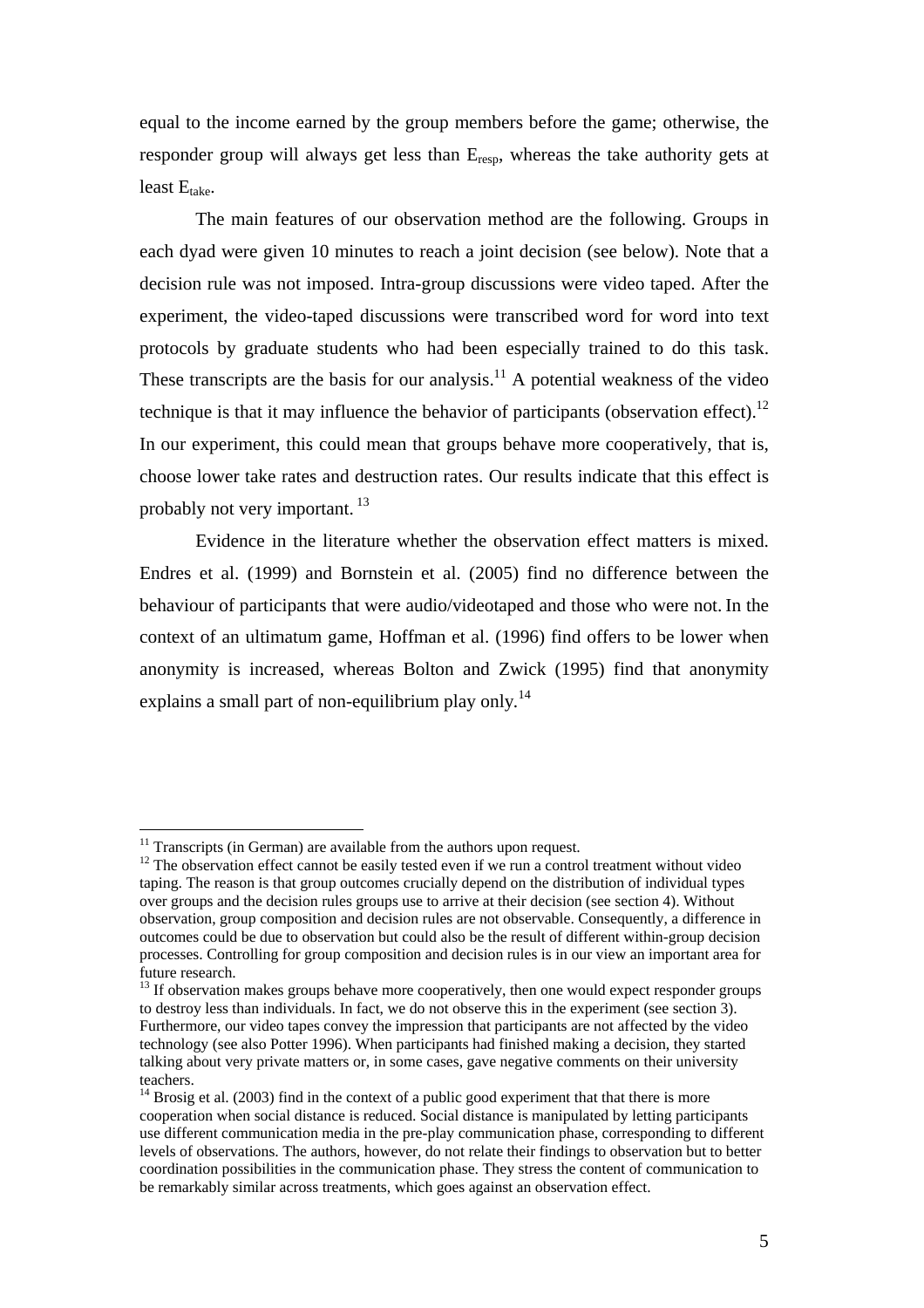#### *Procedures*

 $\overline{a}$ 

The video experiment was run in the Laboratory of Experimental Economics at the University of Bonn. In total, 70 participants, almost all undergraduate students from the University of Bonn, participated in 6 experimental sessions, each session providing two independent observations.<sup>15</sup> The show-up fee was 20 DM (approximately 10 euros), independent of participants' earnings in the experiment. In addition, participants could earn up to 20 DM in the individual real effort task. 68 participants earned this maximal amount, two subjects earned 18 DM. Their earnings from the experiment could be higher or lower depending on whether participants belonged to take authority or responder groups. On average, participants were paid out approximately 38 DM (19 euros, including the show-up fee). The whole experiment took about 2 hours. We framed the take game as neutral as possible, avoiding any suggestive terms like take authority (a summary of the instructions is provided in the Appendix<sup>16</sup>.

In each experimental session, the following procedure was used. After participants had completed the individual effort task, they were randomly divided into take authorities (referred to as participants A) and responders (referred to as participants B). Then the instructions for the take game were read, followed by two individual exercises to check participants' understanding of the procedures. After these exercises, two responder and two take authority groups were randomly formed by letting take authorities draw a coded envelope from a box. Each group consisted of three members.17 The envelope contained a form on which the total income of the members of the matched responder group from the real effort task was stated (see Appendix). The take authorities then had to leave the room and each group was brought to a separate room. The procedure chosen guaranteed full anonymity between groups. Neither could participants identify which participants belonged to any of the other groups, nor did they know which group they were playing against.

 $15$  The 12 independent observations are in line with many other studies on group decision making. For example, there are 10 independent observations in Bornstein & Yaniv (1998), who study an ultimatum game, as well as in Goren & Bornstein (2000), focusing on a prisoners' dilemma game. <sup>16</sup> Full instructions as well as the script of the experimental protocol are available at

www.bonneconlab.uni-bonn.de/bonneconlab/.

<sup>&</sup>lt;sup>17</sup> There were 12 take authority and 12 responder groups. Due to no show-ups, in one case both the take authority and responder group consisted of two members.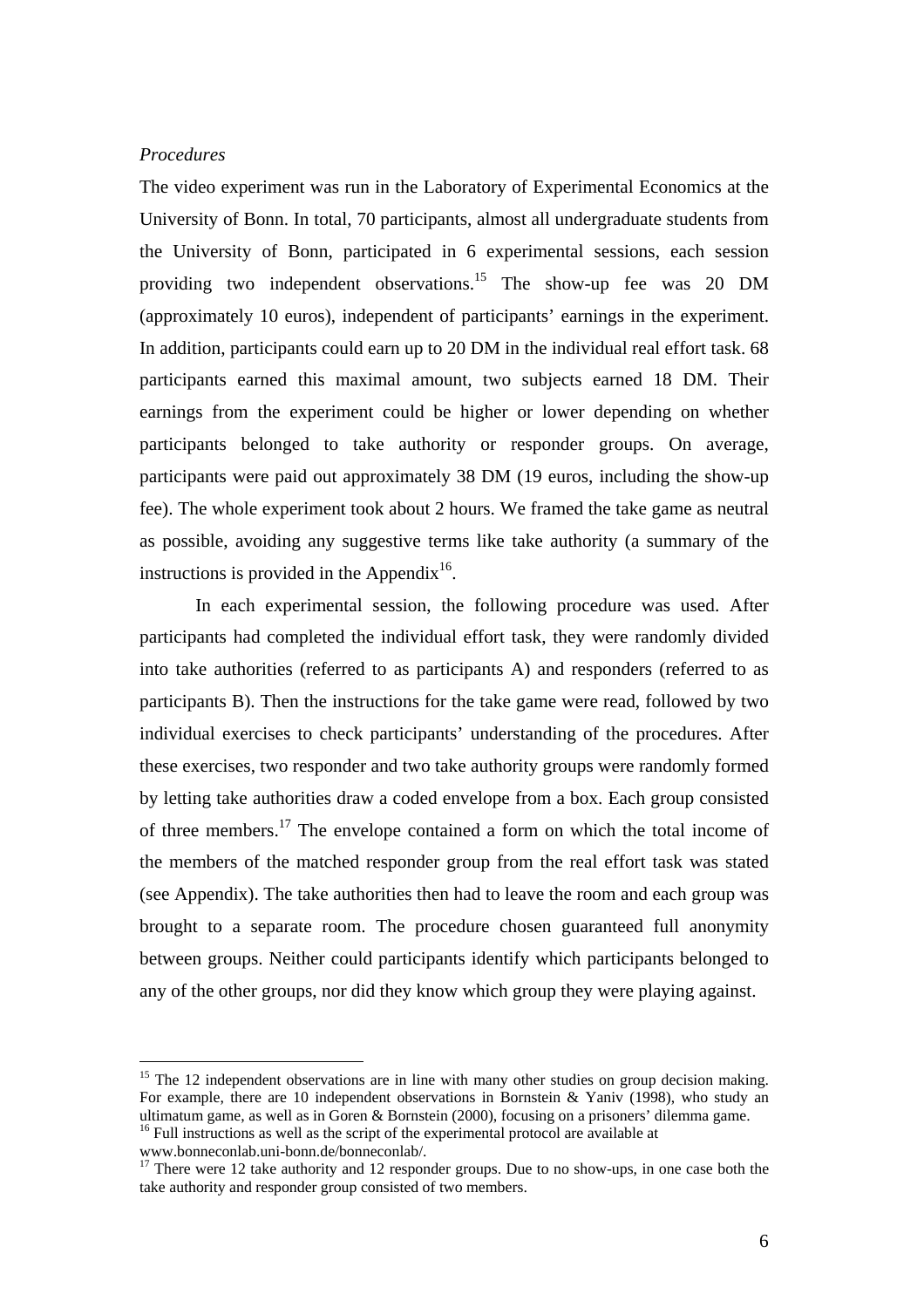The responders were now asked to fill out a short questionnaire with questions concerning expectations and social back ground. Thereafter, each responder learned about the take rate chosen by the take authority group they were matched to. After having filled out a second short questionnaire<sup>18</sup>, responders were put in their group and each group was brought to a separate room.

Each take authority group had 10 minutes to make a decision on the take rate, which was video taped. After these 10 minutes, they had to fill in their own total earnings from the effort task as well as the take rate, and put the form back in the envelope again. Subsequently, the envelopes were brought to the matched responder groups who had 10 minutes time to decide on the part of their earnings to be destroyed, which was video taped as well. The envelopes containing the forms were then returned to the take authority groups for their information. Before the take authority group received this envelope they had to fill out a short debriefing questionnaire, including a questionnaire about expectations. The responders were also asked to fill out a short debriefing questionnaire. After having completed these questionnaires, participants were paid out in their groups.

#### **3. Results**

 $\overline{a}$ 

A summary of behavior in the group and individual experiment is given in Table 1. This table suggests that group outcomes are similar to individual outcomes. On average groups take 60% and destroy 20.8%, while the mean take rate (destruction rate) for individuals is 58.5% (18.7).

#### OBSERVATION 1: *Group outcomes do not differ from individual outcomes.*

*Support*. Using a Mann-Whitney test, the hypothesis that the take rates in the group and individual experiment are drawn from the same distribution cannot be rejected (p=0.77). Using a Fisher exact test, the hypothesis that the proportions of responders who destroyed are the same in the group and individual experiment cannot be rejected (p=0.71).

<sup>&</sup>lt;sup>18</sup> This questionnaire contained some questions about experienced emotions.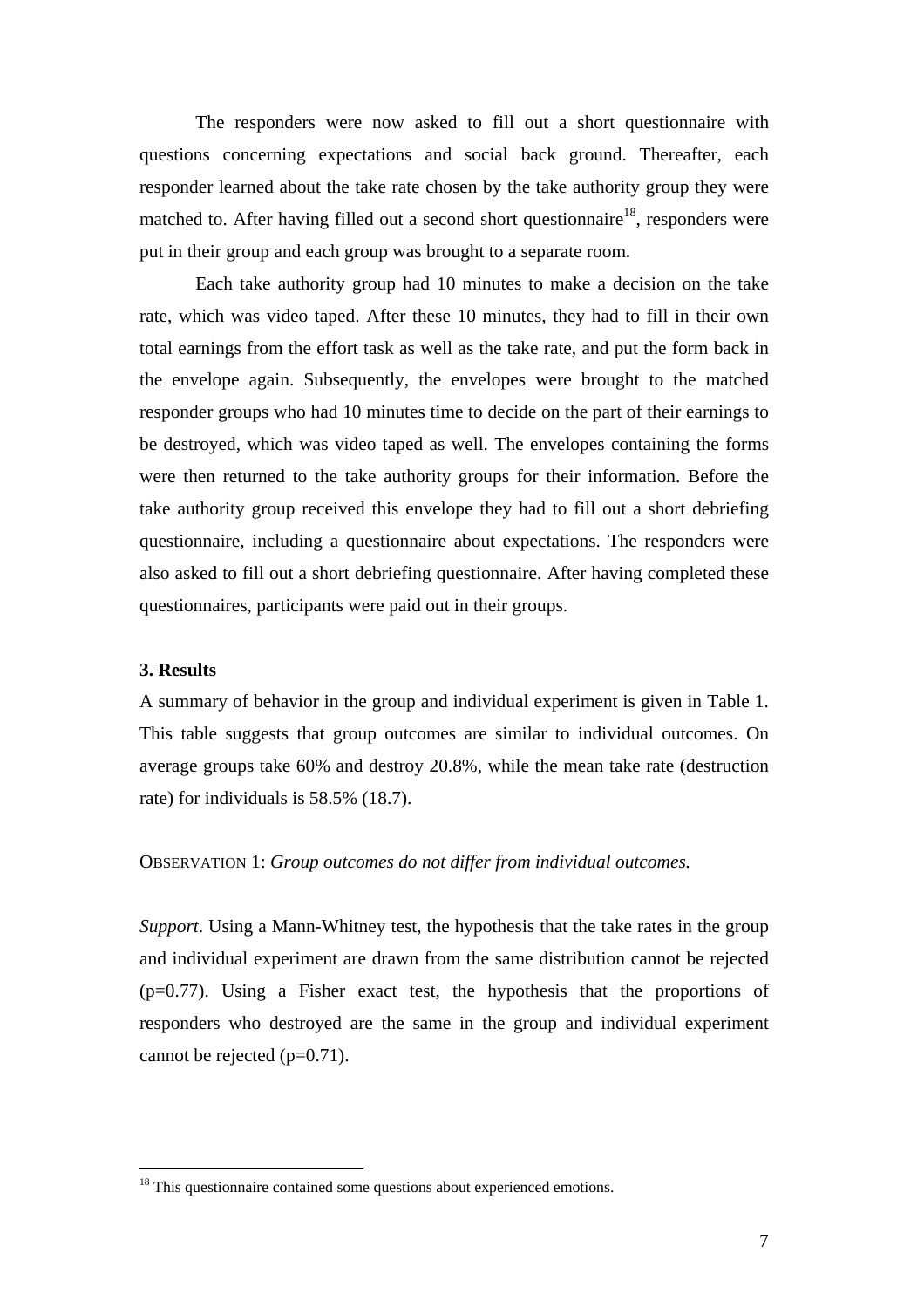| Group experiment |         |                    | Individual experiment    |                  |                  |             |        |                  |
|------------------|---------|--------------------|--------------------------|------------------|------------------|-------------|--------|------------------|
| Case $(\#)$      | $T$ (%) | $D\left(\%\right)$ | Case $(\#)$              | t(%)             | d(%)             | Case $(\#)$ | t(%)   | d(%)             |
| 1                | 40      | $\overline{0}$     | 1                        | $\boldsymbol{0}$ | 0                | 21          | 70     | $\theta$         |
| $\overline{2}$   | 45      | 0                  | $\overline{c}$           | $\boldsymbol{0}$ | $\boldsymbol{0}$ | 22          | 70     | $\boldsymbol{0}$ |
| 3                | 50      | $\overline{0}$     | 3                        | $\boldsymbol{0}$ | $\overline{0}$   | 23          | 70     | $\overline{0}$   |
| $\overline{4}$   | 50      | $\overline{0}$     | $\overline{\mathcal{L}}$ | 25               | $\boldsymbol{0}$ | 24          | 70     | 30               |
| 5                | 50      | $\overline{0}$     | 5                        | 30               | 0                | 25          | 70     | $\boldsymbol{0}$ |
| 6                | 60      | 100                | 6                        | 30               | $\boldsymbol{0}$ | 26          | 70     | $\boldsymbol{0}$ |
| $\overline{7}$   | 60      | $\boldsymbol{0}$   | $\overline{7}$           | 30               | 0                | 27          | 70     | $\overline{0}$   |
| 8                | 60      | 0                  | 8                        | 35               | $\boldsymbol{0}$ | 28          | 70     | 100              |
| 9                | 72      | 0                  | 9                        | 40               | 0                | 29          | 70     | 100              |
| 10               | 73      | $\overline{0}$     | 10                       | 50               | $\boldsymbol{0}$ | 30          | 70     | $\boldsymbol{0}$ |
| 11               | 75      | 50                 | 11                       | 50               | $\boldsymbol{0}$ | 31          | 70     | $\boldsymbol{0}$ |
| 12               | 85      | 100                | 12                       | 50               | $\boldsymbol{0}$ | 32          | 75     | 100              |
|                  |         |                    | 13                       | 50               | 0                | 33          | 75     | $\boldsymbol{0}$ |
|                  |         |                    | 14                       | 60               | $\boldsymbol{0}$ | 34          | 80     | $\theta$         |
|                  |         |                    | 15                       | 65               | 0                | 35          | 80     | 99               |
|                  |         |                    | 16                       | 65               | 0                | 36          | 80     | 100              |
|                  |         |                    | 17                       | 65               | 0                | 37          | 90     | 100              |
|                  |         |                    | 18                       | 65               | $\boldsymbol{0}$ | 38          | 90     | $\boldsymbol{0}$ |
|                  |         |                    | 19                       | 66               | $\boldsymbol{0}$ | 39          | 100    | 100              |
|                  |         |                    | 20                       | 66.7             | $\boldsymbol{0}$ |             |        |                  |
| mean             | 60.0    | 20.8               |                          |                  |                  |             | 58.5.  | 18.7             |
|                  | (13.8)  | (39.6)             |                          |                  |                  |             | (24.3) | (38.8)           |

**Table 1.** Summary of data in the group and individual experiment

Note: Upper case letters denote the group experiment, lower case letters denote the individual experiment; data of the individual experiment are taken from Bosman and van Winden (2002). *T*: group take rate in the group experiment; *D*: part of the group income that is destroyed by the group; *t*: take rate in the individual experiment; *d*: part of the individual income that is destroyed in the individual experiment; cases are ordered by the take rate. Numbers in brackets are standard deviations.

Our first observation is in line with Raab and Schipper (2004) who find no difference between individual and group behavior. To explore how groups decide we need information on the in-group decision process which we discuss below.

## *3.1 Impact of group setting on individual behavior*

Our first research goal is to analyze whether the group setting influences individual behavior. To answer this question, we need a transcript-based measure of an individual's willingness to take or to destroy. We therefore define two new variables called the 'individual take input' and the 'individual destruction input', respectively. These decision inputs can be seen as a measure of the individual take authority's willingness to claim income of the responder group, and the individual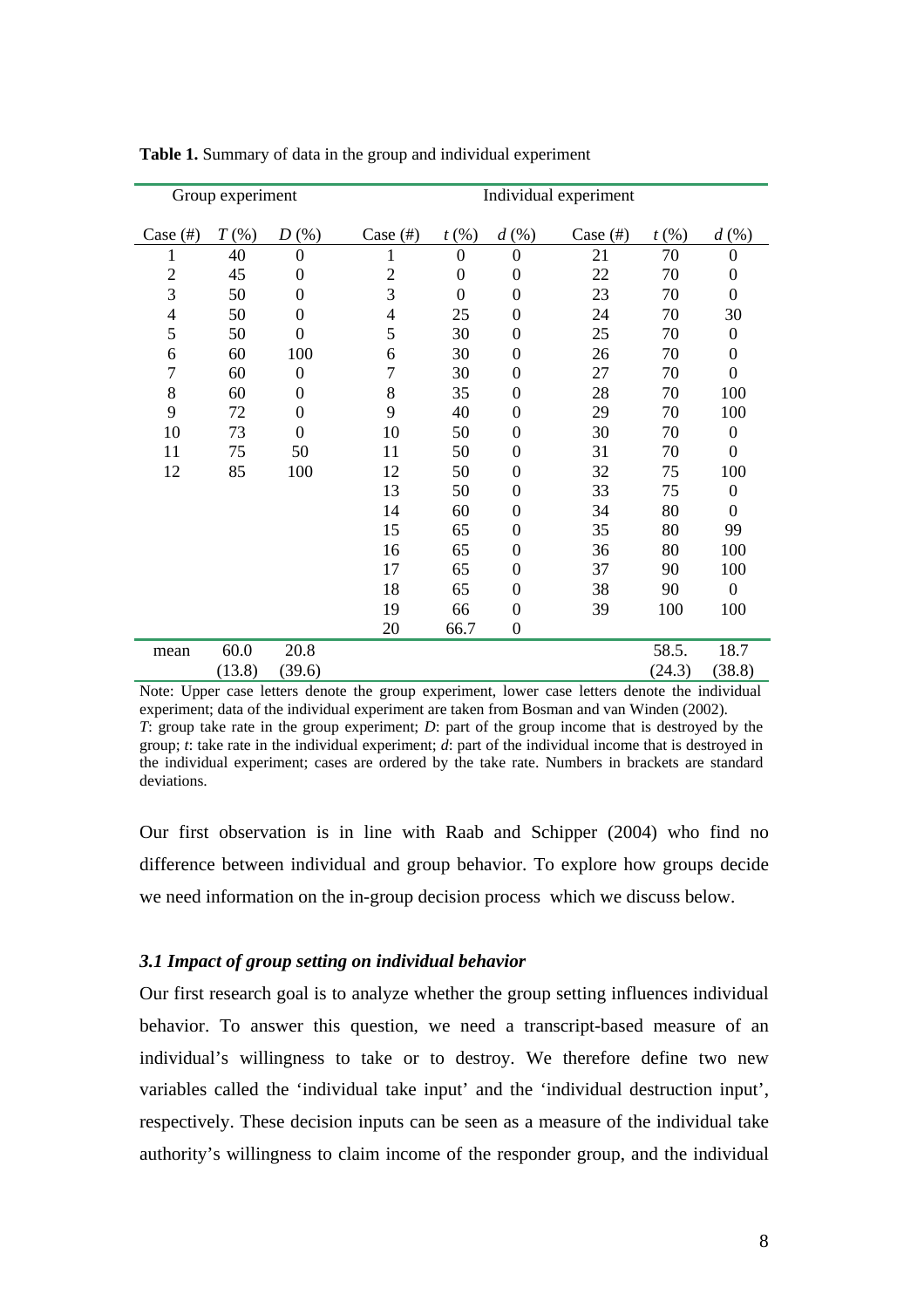responder's willingness to destroy, respectively. More specifically, these inputs are defined as either (1) the first take rate (destruction rate) that is mentioned and can be identified as an intention or proposal, or (2) the first approval or confirmation of some take rate (destruction rate) mentioned by another individual.

It turns out that for one individual take authority and one individual responder it was not possible to determine their individual inputs.<sup>19</sup> Individual decision inputs are presented in table 2.

| Case $(\#)$ |         | Group    | Individual take input $(\%)$ |     |                  | Individual destruction input $(\%)$ |          |                  |
|-------------|---------|----------|------------------------------|-----|------------------|-------------------------------------|----------|------------------|
|             | $T$ (%) | D(%)     | take authority               |     |                  | responder                           |          |                  |
|             |         |          |                              | 2   | 3                |                                     |          | 3                |
|             | 40      | $\theta$ | 30                           | 20  | 20               | 0                                   | $\Omega$ | $\boldsymbol{0}$ |
| 2           | 45      | 0        | 100                          | 50  |                  | 0                                   | 0        |                  |
| 3           | 50      | 0        | 50                           | 60  | 75               | 0                                   | $\theta$ | 100              |
| 4           | 50      | 0        | 49                           | 60  | 45               | $\theta$                            | 0        | 100              |
| 5           | 50      | $\Omega$ | 50                           | 100 | $\boldsymbol{0}$ | 0                                   | $\Omega$ | >0               |
| 6           | 60      | 100      | 50                           | 50  | 55               | 100                                 | 100      | 100              |
| 7           | 60      | 0        | 75                           | 60  | 60               | $\theta$                            | 0        | 0                |
| 8           | 60      | 0        | 100                          | 50  | 70               | 0                                   | 0        | $\theta$         |
| 9           | 72      | 0        | 70                           | 70  | 75               | 40                                  | 0        | $\boldsymbol{m}$ |
| 10          | 73      | 0        | 73                           | 50  | 75               | $\theta$                            | $\theta$ | 0                |
| 11          | 75      | 50       | 90                           | 75  | 90               | $\Omega$                            | 100      | 0                |
| 12          | 85      | 100      | 100                          | 75  | $\boldsymbol{m}$ | 100                                 | 100      | 100              |
| mean        | 60.0    | 20.8     | 62.4                         |     |                  | 28.5                                |          |                  |
|             | (13.8)  | (39.6)   | (23.7)                       |     |                  | (45.0)                              |          |                  |

**Table 2.** Individual take and destruction inputs in the group experiment

Note: *T*: group take rate; *D*: part of the group income that is destroyed; *individual take input*: take input of each individual take authority i=1, 2, 3 in each take authority group; *individual destruction input*: destruction input of each individual responder  $i = 1, 2, 3$  in each responder group;  $-$ : in case 2,  $i = 1, 2; m$ : missing observation;  $> 0$ : exact amount not identifiable; cases are ordered by the take rate. Numbers in brackets are standard deviations.

Our first result shows that inputs of individual take authorities and responders in the group experiment do not differ significantly from the take and destruction rates selected by players in the individual experiment.

RESULT 1: *Individual decision inputs are in line with behavior in the individual experiment.* 

 $19$  To score the individual inputs, two raters went through the transcripts independently. In only 10% of the cases, there was a discrepancy in scores. Subsequently, these cases were again considered by two other raters, followed by a final discussion with all raters. Ultimately, the discrepancies were solved and supported by all raters.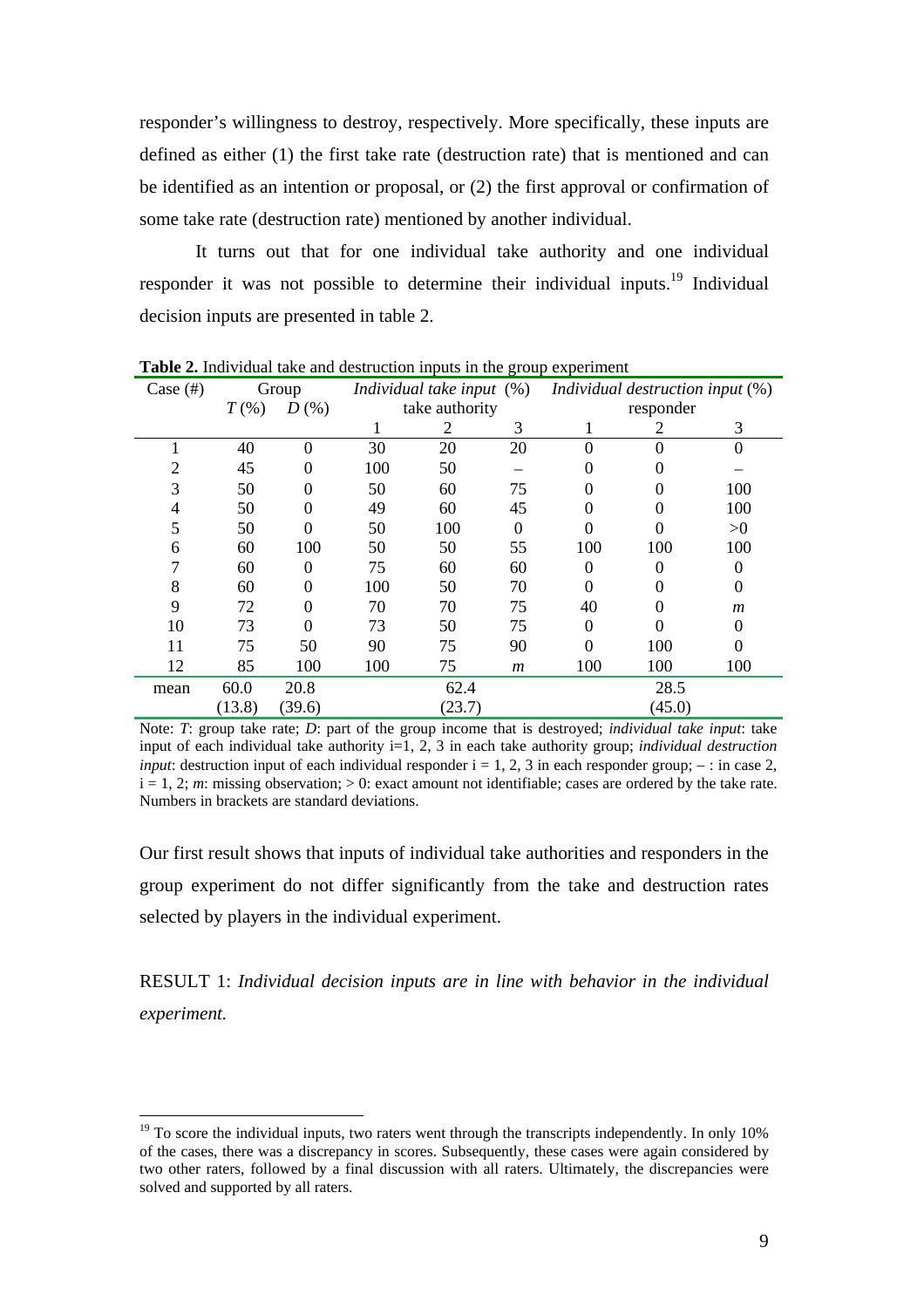*Support.* For take authorities, using a Mann-Whitney test, the hypothesis that the individual take inputs are the same as the take rates selected by players in the individual experiment cannot be rejected (p=0.66, two-tailed; a Kolmogorov-Smirnov test also shows no significance,  $p=0.53$ ). The average take input is 62.4% (st. dev.=23.7) while in the individual experiment the average take rate is 58.5% (st. dev.=24.3) (cf. tables 1 and 2). For responders we cannot reject the hypothesis that the individual destruction inputs are drawn from the same distribution as the destruction rates in the individual experiment (Mann-Whitney test, two-sided, p=0.30; a Kolmogorov-Smirnov test also shows no significance, p=0.92). The average destruction input is 28.5% (st. dev.=45.0) while the average destruction rate in the individual experiment it is 18.7% (st. dev.=38.8) (cf. tables 1 and 2).

Average individual take rates and destruction rates turn out not to be significantly different in the group and in the individual experiment. Result 1 suggests that the group setting as such does not influence behavior of individual group members compared to the individual experiment

#### *3.2 Types of individuals*

Our second research question concerns player types. We deliberately designed our experiment such that participants earned the same amount of money before they played the power-to-take game. Since take authorities and responders have an equal income one may expect zero take rates from a fairness point of view. We find, however, clear evidence for heterogeneity in individual take authorities' behavior (table 2). The mean take input is 62.4, the median is 60.00 and the mode is 50.00. Only 6 of the 34 group members (17 %) show a take input lower than 50%. When the earned income of take authorities and responders is considered as one pie  $(E_{resp} +$  $E<sub>take</sub>$ ) – to make a comparison with the ultimatum game possible – individual take authorities ask on average 81% of the whole pie. This amount is considerably higher than the 60-70% which senders on average demand in the ultimatum game (Camerer 2003, p. 49). We will come back to this finding when we discuss fairness and the self-serving bias in section 3.3.

We now turn to responder behavior. Different from take authorities, individual responders reveal a clear behavioral dichotomy (see table 2).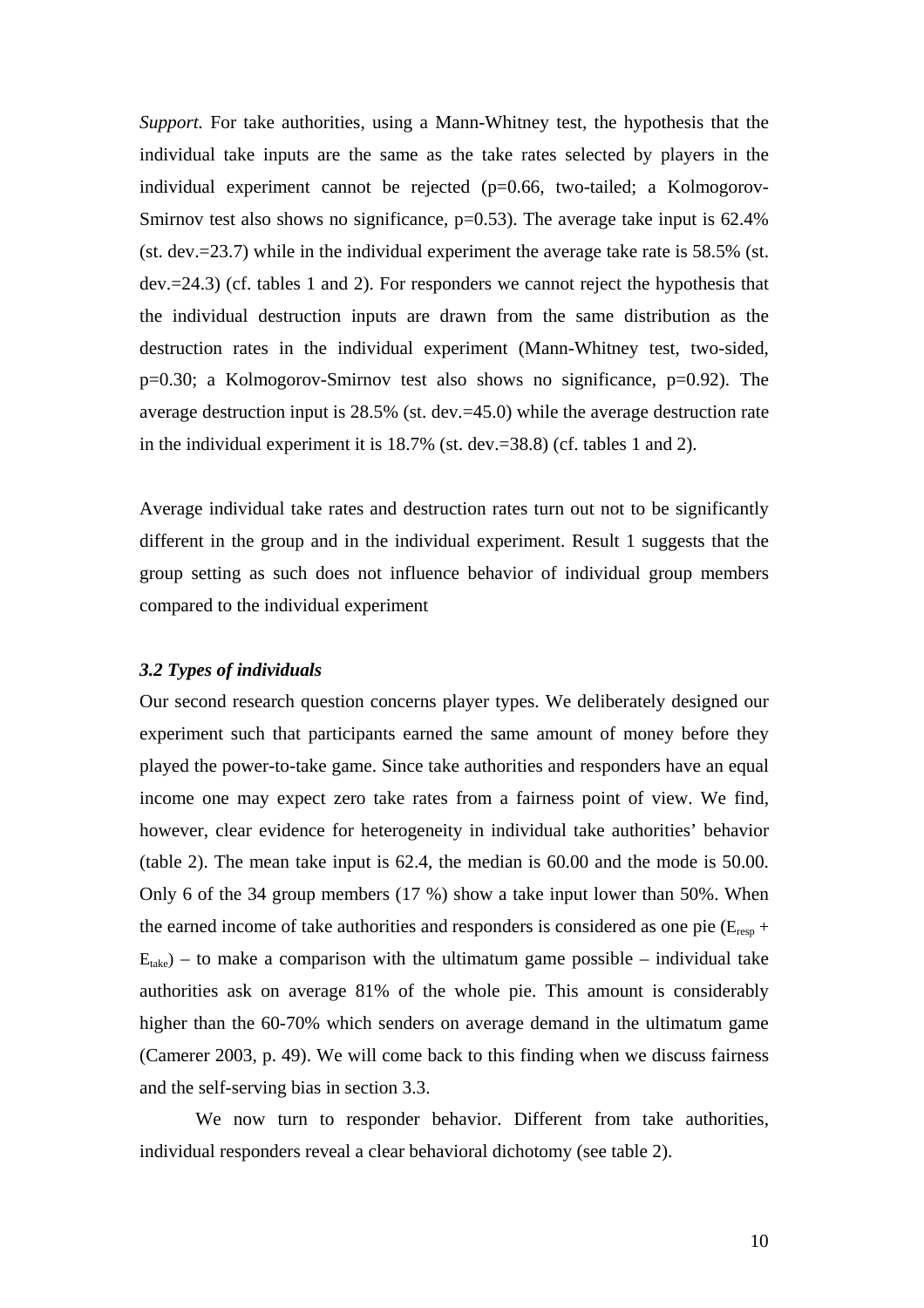RESULT 2: *Individual responders typically want to destroy either 0 or 100% of the earned group income.* 

*Support.* In total, 32 out of the 35 participants showed a preference for a destruction rate of either 0 or 100%, while two wanted to destroy an intermediate amount, and one member did not reveal a preference.

Note that result 2 is in line with the individual experiment where 37 of 39 individuals either destroy everything or nothing, and only 2 individuals destroy an intermediate amount (cf. table 1). Our finding is supported by the transcripts. In one group, an individual said: "OK, I believe there are only two extremes since the rest is foolish", while in another group a member said: "So, in my view the question can only be, do we destroy everything or do we destroy nothing (...) in between is playing". Moreover, responders typically stuck to their intended decisions in the group discussion, even in case of conflicting preferences. Those who wanted to destroy neither seemed to cool off nor got persuaded by more 'rational', i.e. selfinterested, members during the 10 minutes discussion.

The second classification of responders concerns the impact of beliefs on individual destruction inputs and is based on the relation between expected and actual take rates. We distinguish between *optimists*, *pessimists*, and *realists* according to whether the difference between the expected take rate and the actual take rate turned out to be negative, positive or zero, respectively. It appears that optimists typically provide an input for destruction in the group discussion.

RESULT 3: *Individual responders whose expectation regarding the take rate turned out to be optimistic typically provide an input for destruction in the group discussion.* 

*Support.* 15 out of 29 responders who reported an expectation and revealed their input were optimistic. 8 out of these 15 optimists provided an input for destruction, while of the 14 pessimists/realists only 3 provided an input for destruction. Using a Fisher exact test, the hypothesis that the proportion of optimistic responders who provided an input for destruction is the same as the proportion of pessimistic/realistic responders who provided an input for destruction is rejected at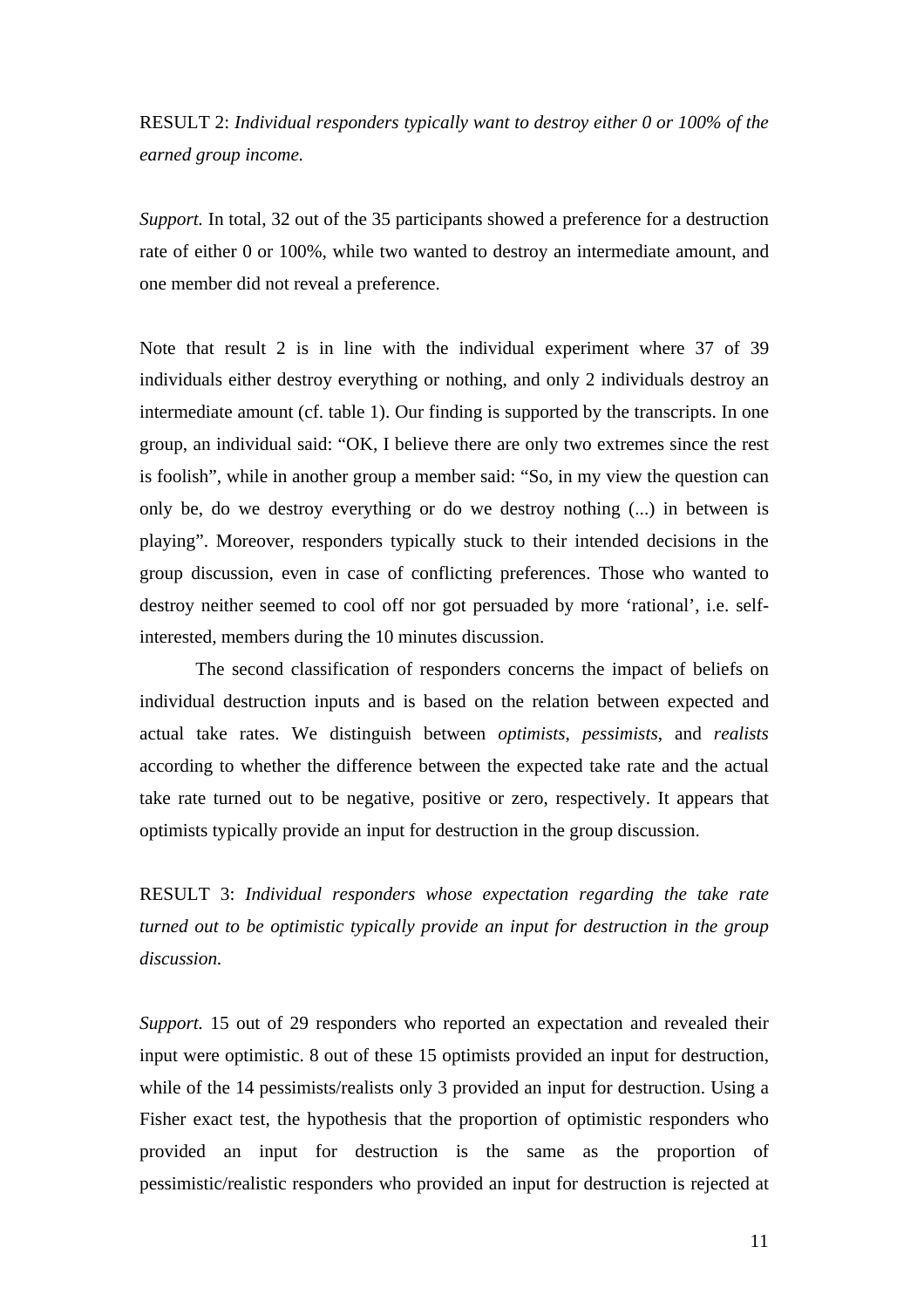the  $10\%$  level ( $p=0.08$ , one-sided). A binary logit model, with the individual input as dependent variable (equal to 1 if the individual input is greater than zero, and 0 otherwise) and as explanatory variable the expected take rate, gives further support that an expectations-based classification is an important explanatory variable for the individual destruction input (the estimated model, with a coefficient of  $-0.037$ , is significant at the 5% level,  $n=29$ ). The logit model that includes the take rate as well is marginally significantly better (likelihood ratio test, p=0.07; coefficient for the take rate is 0.07 and for the expected take rate -0.04).

#### *3.3 Fairness notions and self-serving bias*

 $\overline{a}$ 

Our third research question is concerned with players' perception of fairness. To investigate whether individual take authorities and responders are concerned with fairness, we need some measure of a player's notion of fairness based on the group discussion. We define a fair take rate (destruction rate) in a similar way as was done for the individual take and destruction inputs, namely as (1) the first take rate (destruction rate) that is referred to as being fair or (2) the first approval or confirmation of the perception of fairness revealed by another take authority  $($ responder $).^{20}$ 

RESULT 4: *Only a (small) minority of the players refers to fairness when making the group decision. Most take authorities who do discuss fairness perceive a take rate of 50% as being fair. When responders discuss fairness, they all perceive a take rate of 0% as being fair.*

*Support.* Out of the 35 take authorities only 9 referred to fairness during the group discussion, with 8 (1) of them believing that a take rate greater than (equal to) 0% is fair (7 believed that a rate of 50% is fair).<sup>21</sup> Out of the 35 responders only 5 referred

 $20$  With regard to scoring fairness, in about 10% of the cases there was a discrepancy among the raters. After a short discussion, these discrepancies could be solved.

 $21$  In addition to the word 'fair', other expressions were used that could be related to fairness. These expressions include: 'a take rate of 50% is honest', ' a take rate of 60% is also social', and 'taking everything is terribly mean'. Raters did not always agree whether expressions such as these refer to fairness. Therefore, we have reported results for the explicit use of the word 'fair' only.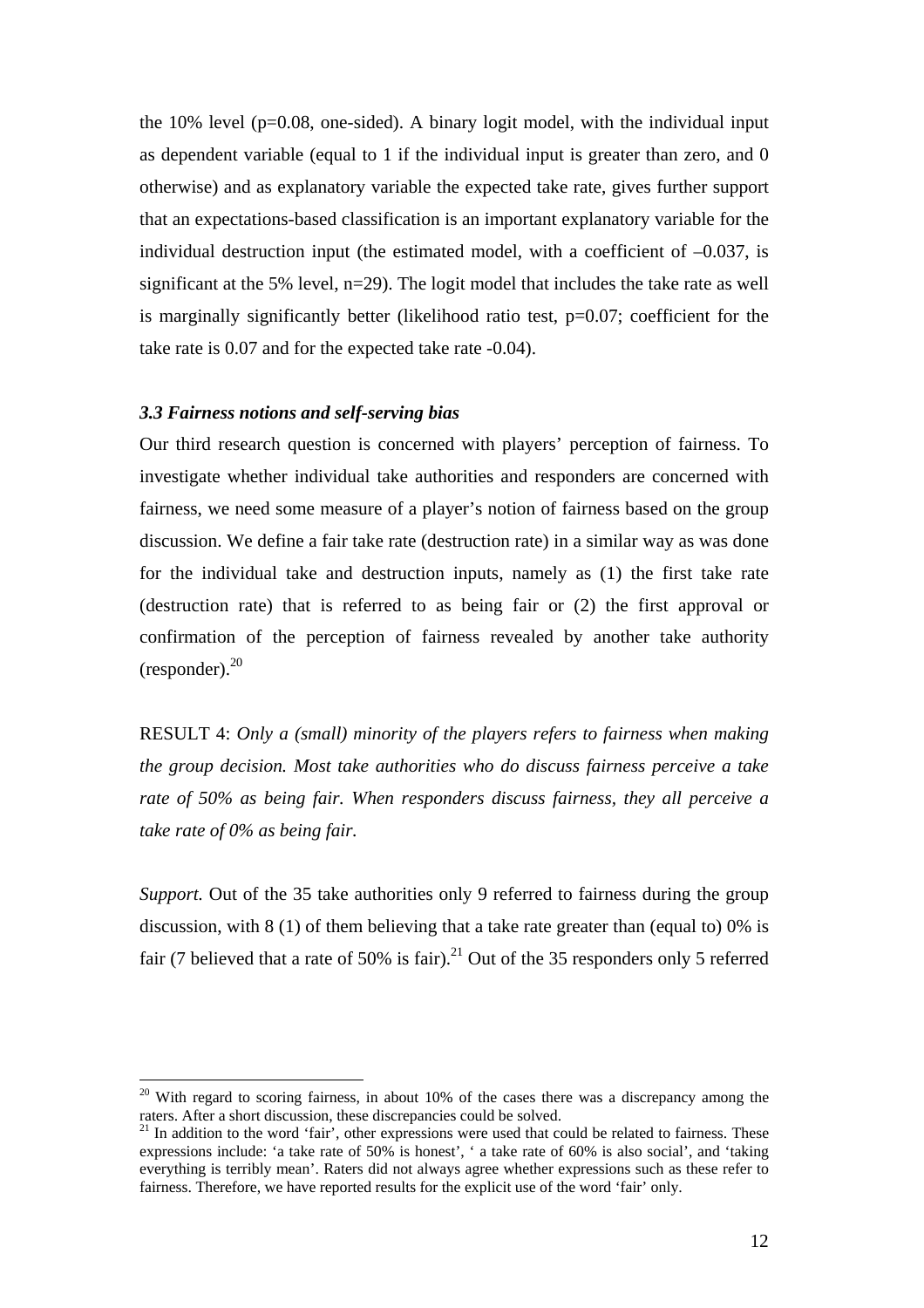to fairness during the group discussion; all of them shared the opinion that a take rate of  $0\%$  is fair.<sup>22</sup>

Given the attention fairness receives in the literature, one would have expected more emphasis on this issue in the group discussions, in particular since take authorities take high percentages from responders' income, even though the members of both player groups had earned the same income before the game. Although only a small subset of individuals refers to fairness, we find a large discrepancy between the fairness notion of take authorities (a take rate (much) greater than 0%) and the fairness notion of responders (a take rate of 0%). The discussions illustrate this finding. For example, take authorities point out that "…we only play with regard to their earned money" and "50% after all is a fair deal", while responders note that "...everybody invested the same amount of time. Therefore it would be fair that all receive 40 DM", "Group A gets 40 DM for sure (…) so it would have been fair, when they had taken 0%".

The way in which take authorities choose a take rate supports the existence of a self-serving bias and shows that maximizing own income is the predominant strategy for them. Ten groups first discuss very high take rates of 90 to 100%. They then move on discussing a 50% take rate. The majority of individual take authorities (83%) mention numbers that take away at least half of the responders' earnings. It seems that 50% is the minimum take rate for most individual take authorities. They believe that responders will always accept this rate and destroy nothing: "We won't go below 50%". "If we take 50% they will not destroy anything, and we will receive the highest amount of money".

Our results show that the self-serving bias, which has been well established for individuals (Babcock and Loewenstein 1997, Dahl and Ransom 1999, Rutström and Williams 2000), also shows up in our group setting (see also Hennig-Schmidt, 2002). It appears that these individual biases are not corrected in the group discussion.

 $22$  Also with responders, other expressions are used that could be related to fairness. For example, one responder refers to destruction as 'a moral case' because the take authorities have taken something that the responders have earned themselves. Furthermore, this responder points out that the take authorities and the responders have done the same amount of effort to obtain their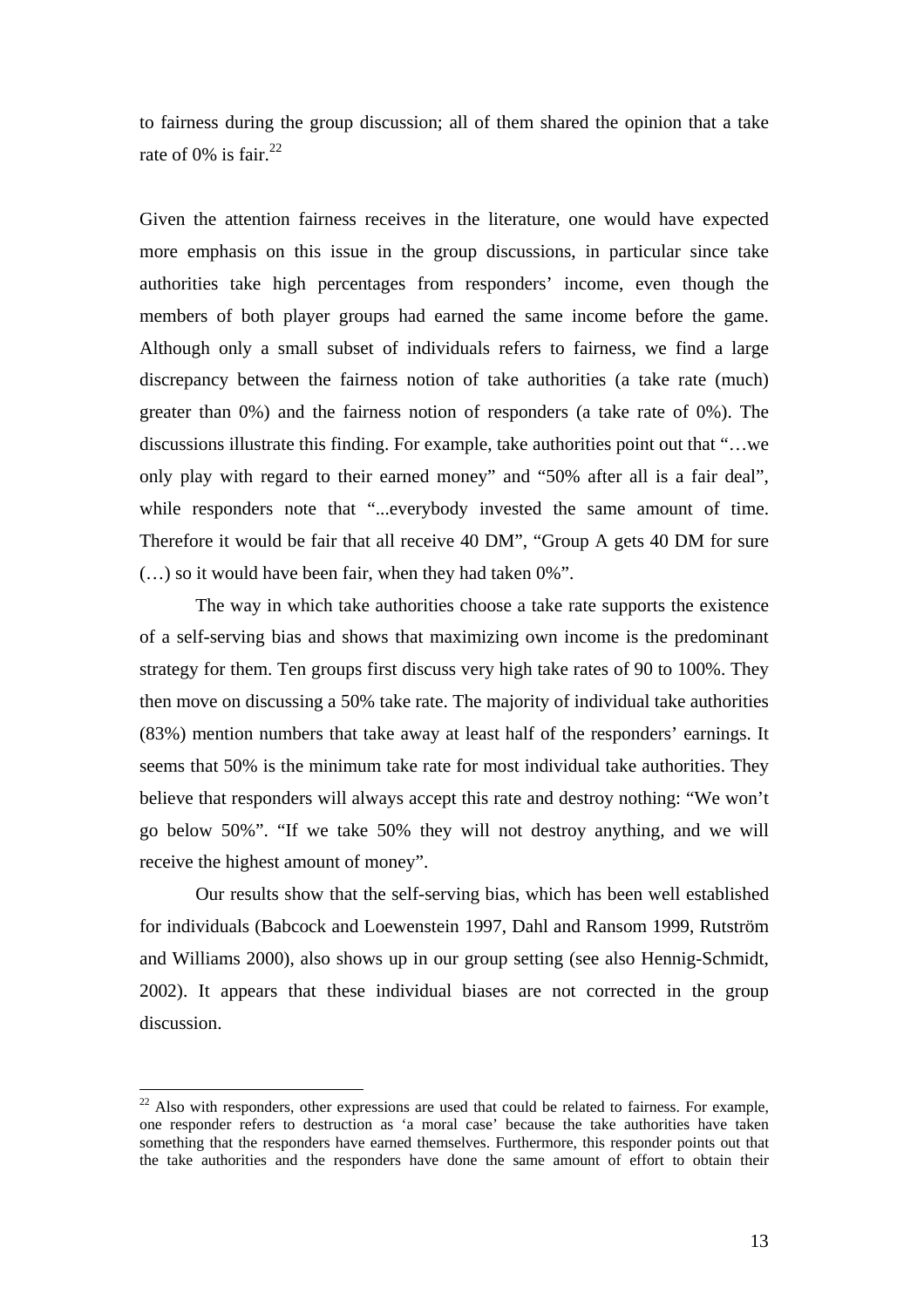#### *3.4 View of the other group*

Our next result is concerned with how groups view their 'opponent' groups.

RESULT 5: *Take authorities as well as responders perceive the other group as a single agent and ignore intra-group processes.*

*Support*. In the group discussions of take authorities as well as of responders, there was never any reference to the group decision-making process of the other group. When they refer to the other group, they refer to it as if it were a single agent.

Result 5 is in line with Messick et al. (1997) who find that groups tend to underestimate the importance of the decision rule in an ultimatum game. Our result is surprising because the reaction of a responder group to a particular take rate may depend on the decision rule that responders use. For example, if in each responder group at most one group member would want to destroy and the simple majority rule is used, then take authorities could claim whatever they like. If, however, responders make a compromise, then a lower take rate may be optimal for the take authorities. In other words, if take authorities want to maximize payoffs – which appears to be the case – it seems sensible to take the decision rule of the responder group into account. In the last section we come back to this issue.

#### *3.5 Decision rules applied in the group experiment*

Our last research question is concerned with how participants arrive at their group decision.

OBSERVATION 2*: The group decision of take authorities is consistent with both the use of a simple majority rule and a group compromise approximated by the average individual take input.* 

*Support.* It turns out that in 4 out of 10 cases with three take inputs the median take input lies closer to the group decision than the average take input. In 5 out of these 10 cases, the average take input lies closer to the group decision than the median

endowment. As was the case for the take authorities, we have reported results for the explicit use of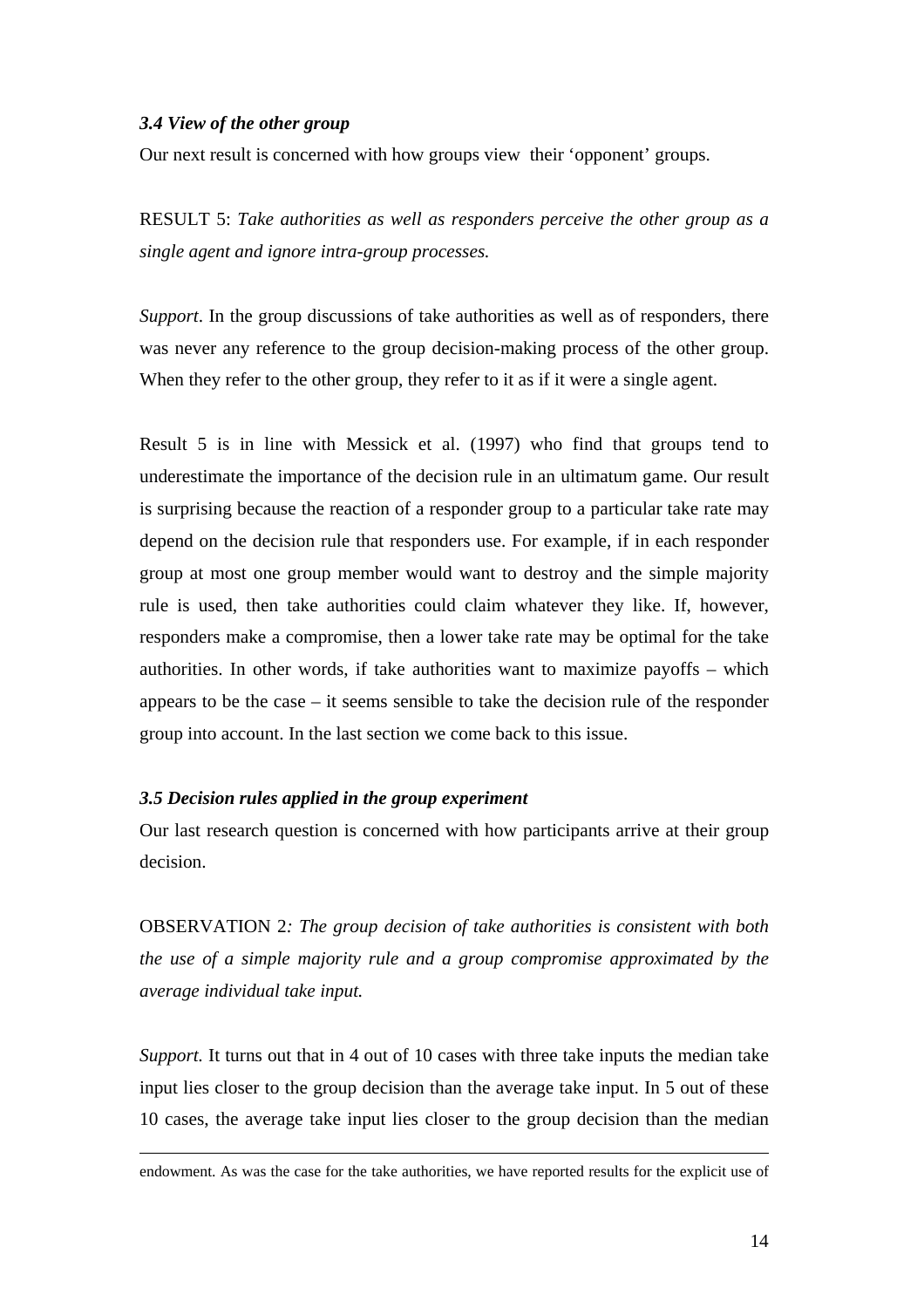input. In one case, the group decision, median and average take input coincide. However, if we look at the correlation between, on the one hand, the group decision and, on the other hand, the median or the average take input per group, it turns out that both correlations are significant (coefficient for correlation is 0.90 and 0.86, respectively; both p<0.01). This correlation suggests that either decision rule could generate the observed outcomes, and we cannot say for sure which one is predominant. Note that the average take input per group is 59.9% and the median input 59.2%, which explains why it may be hard to discriminate between these two decision rules.

OBSERVATION 3*: In responder groups, most group decisions are consistent with a simple majority rule in case of conflict.* 

*Support.* In seven groups all individual responders had the same destruction input, which also turned out to be the group destruction rate. In four groups there was a conflict in terms of destruction inputs: two out of three responders in each group showed a preference for no destruction, while the others preferred to destroy either something or everything. In three out of those four groups, the destruction rate was equal to the destruction rate preferred by the majority, while in one group a compromise was made at 50%. Note that in all these four groups responders explicitly discussed the group decision rule. In those three groups where the group decision is consistent with majority rule, there was also an explicit reference to majority rule in the group discussion. Finally, note that in one group we cannot conclude whether the group decision is consistent with majority rule because the individual destruction input of one responder could not be determined.

#### **4. Discussion**

In the growing literature on group decision-making in economics, a key question is whether group behavior is different form individual behavior. To answer this question, virtually all studies compare group outcomes with individual outcomes. From that perspective, our results indicate that group behavior is in line with individual behavior. This conclusion, however, would be premature because it

the word 'fair' only.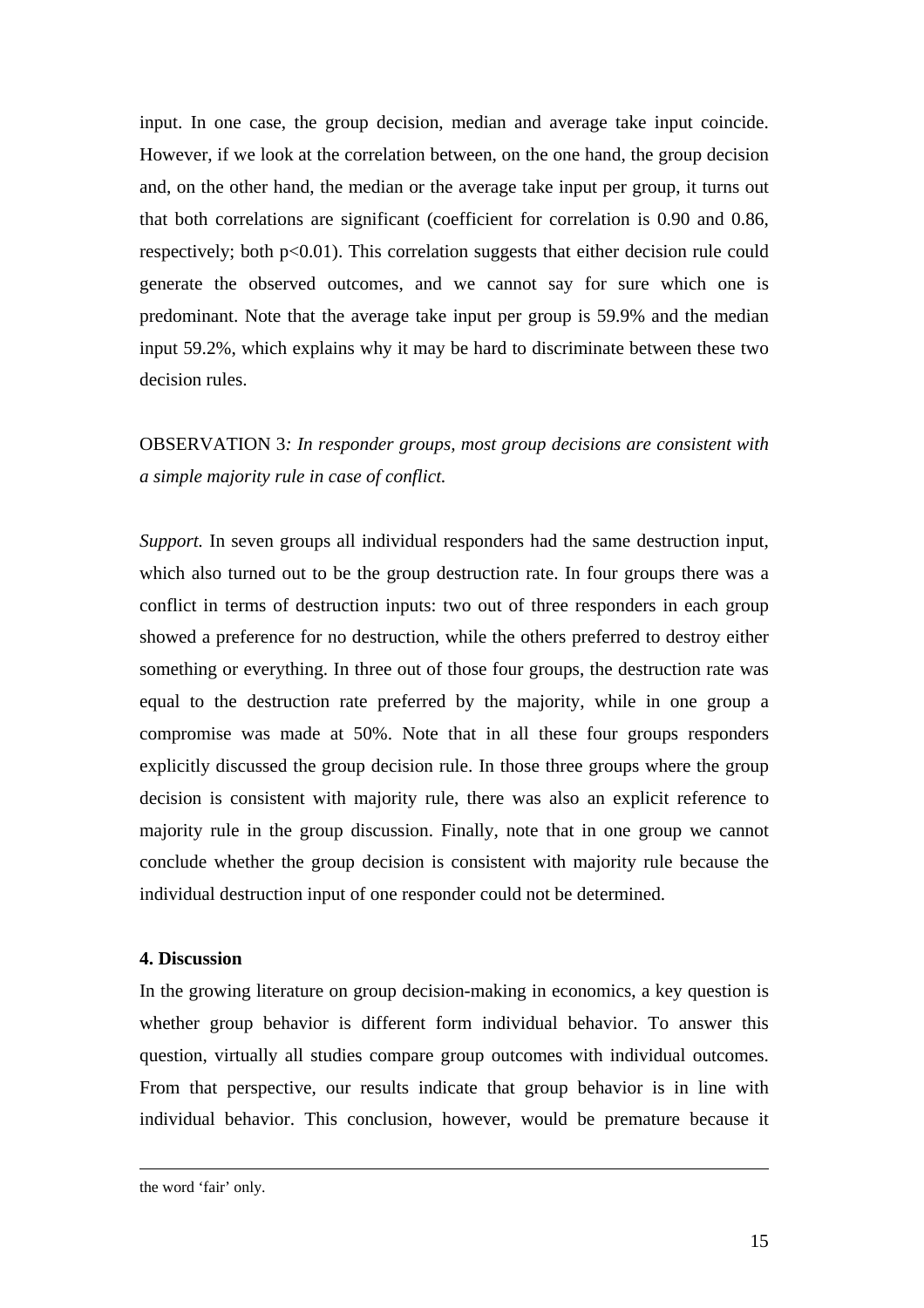neglects some important factors of group decision making. In a group setting, potentially conflicting interests have to be aggregated to a group outcome. Consequently, it is the combination of the decision rule used and the distribution of types of individuals over groups that determines whether group behavior is different from that of individuals.

To illustrate the importance of the above two factors we do two simple simulations for the responder groups. The data on individual destruction inputs in table 2 are the starting point. In the first simulation, we use the actual distribution of individual inputs. In the second simulation, we manipulate the distribution of individual inputs such that they are distributed more evenly. In both simulations we look at the impact of three different decision rules:<sup>23</sup> (i) *simple majority rule*, (ii) *compromise* (the average destruction input is the group decision), and (iii) *minority rule* (the destruction rate favored by the minority is the group decision). The idea behind minority rule is that responders who are a minority may be able to dominate the group discussion when they are passionate. These responders may feel urged to destroy and, consequently, may not be very receptive to arguments in the discussion.

The results of the two simulations are given in table 3. If the actual distribution of inputs is used, then the percentage of groups that destroy ranges from almost 22% (majority rule) to almost 56% (minority rule, compromise). The average destruction rate ranges from 22% (majority rule) to almost 56% (minority rule). Compared to the individual experiment, it is possible that groups destroy more and behave more aggressively than individuals, provided that group members make a compromise or that they use the minority rule.<sup>24</sup> So, if groups behave more aggressively than individuals, it need not be the result of the group setting per se.

In the second simulation, we manipulate the distribution of individual inputs. Note that responders' inputs were not distributed randomly over the groups (see table 2). In two (five) groups, all responders provided a destruction input of 100% (0%). We now assume that the inputs are distributed more evenly, with only one responder providing an input for destruction in each three-person group. We

 $^{23}$  These rules are either discussed in the literature (Kerr et al. 1996, Laughlin 1999) or are used by participants in our experiment.

 $^{24}$  Applying minority rule and compromise increases group destruction rates significantly as compared to the individual experiment (Mann-Whitney test, two-sided,  $p=0.02$  and  $p=0.065$ ,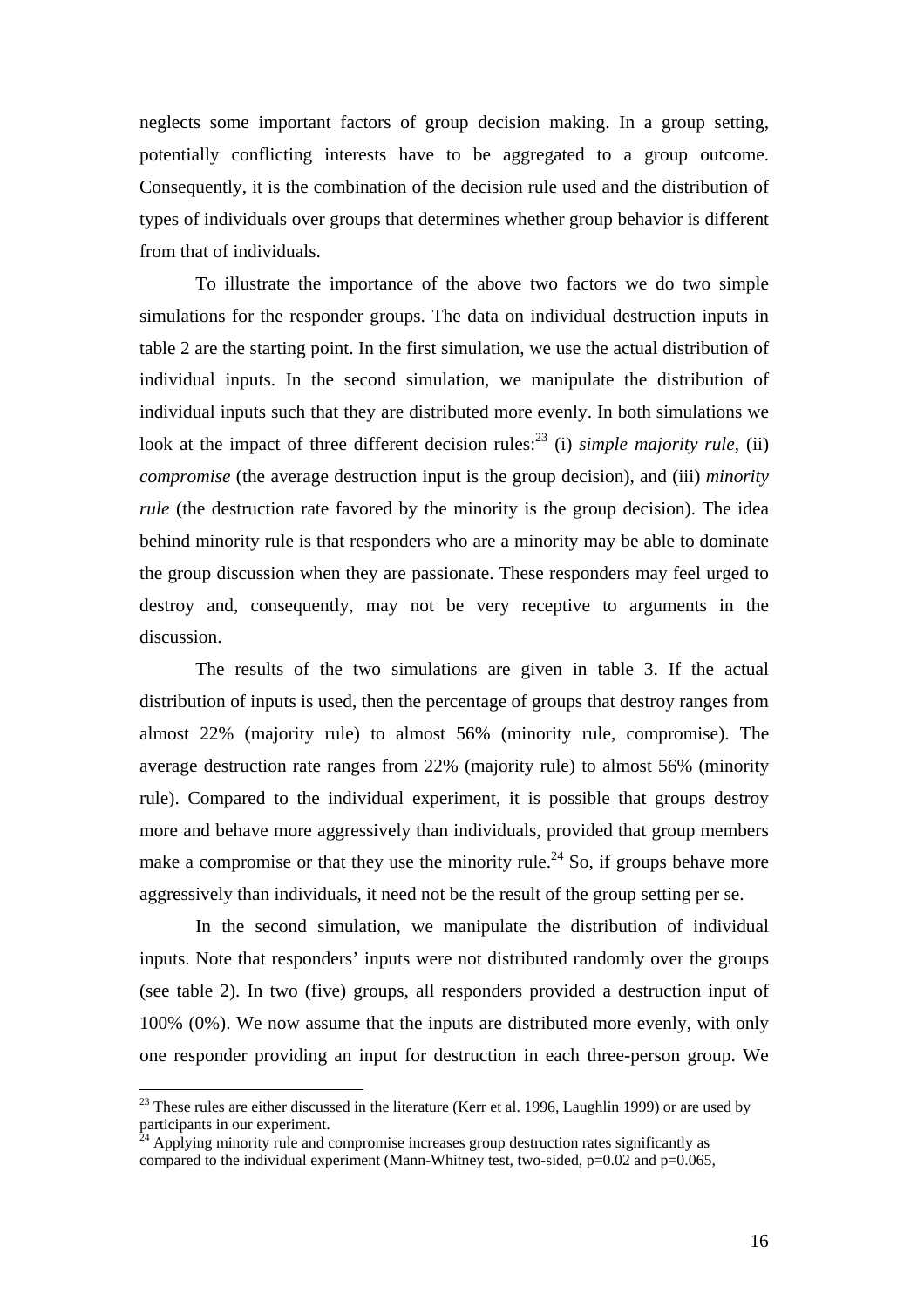refer to this distribution as the *simulated inputs* distribution. It turns out that the percentage of groups that destroy now ranges from 0% (majority rule) to 100% (minority rule, compromise). The average destruction rate ranges from 0% (majority rule) to 100% (minority rule).

| Decision rule   |               | Percentage of groups that destroy | Average destruction rate |                  |  |
|-----------------|---------------|-----------------------------------|--------------------------|------------------|--|
|                 | Actual inputs | Simulated inputs                  | Actual inputs            | Simulated inputs |  |
| Actual behavior | 25.0          |                                   | 20.8                     |                  |  |
| Majority rule   | 22.2          | 0.0                               | 22.2                     | 0.0              |  |
| Minority rule   | 55.6          | 100.0                             | 55.6                     | 100.0            |  |
| Compromise      | 55.6          | 100.0                             | 33.3                     | 33.3             |  |

**Table 3**. Group destruction under three different decision rules for responders

Note: based on three persons groups where information for each responder is available

The simulations show that the decision rule can be very important for the group outcome. Given that in the experiment a decision rule was not imposed, it is surprising that groups do not at all discuss the way in which other groups reach a decision. Groups clearly have a tendency to perceive other groups as if they were single agents. It would be interesting to establish whether this phenomenon also shows up in different environments (e.g. other experimental games), whether it occurs when participants are given explicit information about the decision rule, and whether participants can learn to take the decision rule of their 'opponents' into account (e.g. repetition of the game).

We conjectured that fairness norms would play an important role in the group discussions. Although only a small fraction of the participants discusses fairness explicitly, responders clearly have a different view on what is fair in the power-to-take game compared to take authorities. Responders typically view a take rate of 0% as fair, whereas the majority of take authorities who discuss fairness believe that a take rate of 50% is fair. Thus, perceptions of fairness seem to be prone to the self-serving bias. Apparently, individual biases concerning perceptions of fairness need not be corrected by group discussions.

respectively) whereas applying majority rule has no significant influence on group destruction rates  $(p=0.85)$ .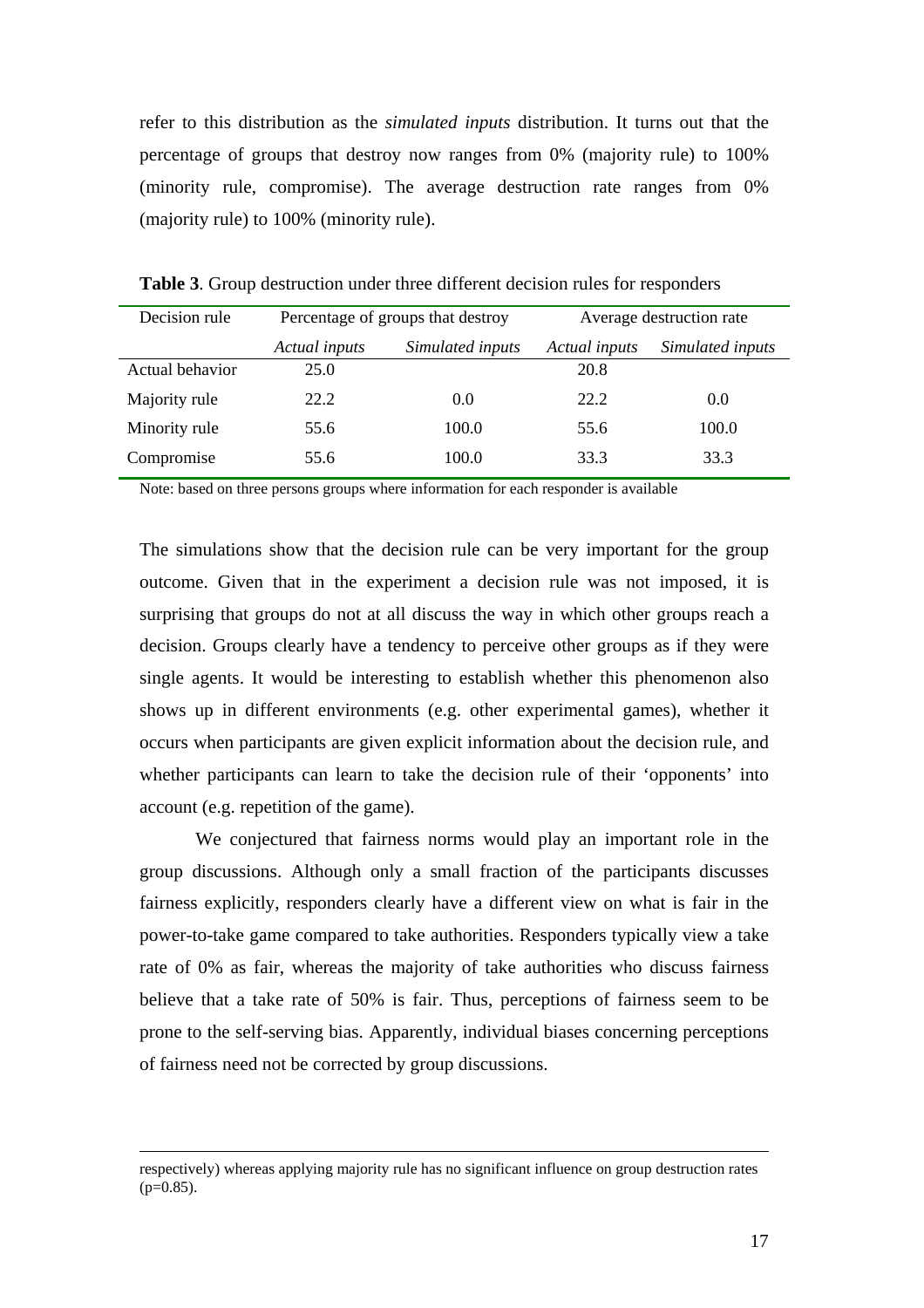We find it somewhat surprising that only a small fraction of the participants discusses fairness explicitly, in view of the emphasis put on fairness in the recent experimental literature. Does this mean that only few participants are concerned with fairness? For the take authorities this seems plausible since most of them seem focused on maximizing own payoffs. For the responders, on the other hand, it is possible that fairness norms do play a role, since most of them are treated unfairly according to the fairness views that were discussed (albeit by a small fraction) but perhaps at a more subconscious level. In this environment, it is likely that other motivations, in particular emotional urges, play an important role as well. For responders, BvW find evidence that negative emotions such as irritation and contempt are important for the decision to destroy. An important feature of emotional urges is that they "clamor for attention and for execution" (Frijda, 1986, p.78). Therefore, emotions may easily overrule other considerations in the decisionmaking process, such as expressing one's view on fairness.

Our study has shown that a number of factors need to be considered to explain the outcomes of group decision making. There is probably no general answer to questions like "Are groups more rational than individuals?" As Kerr et al. (1999) point out the correct answer to such a question must be "it depends". Our results show that it is particularly important to take the decision rule and distribution of individual inputs into account. Apart from controlling for the impact of the decision rule, a key issue for future research is to develop a better understanding of the determining factors and role of the individual inputs in the decision making process. Why, for instance, are there such large differences between individuals? To clarify these issues further research is needed.

#### **References**

- Andreoni, J., Castillo, M., and Petrie, R. (2003). "What Do Bargainers' Preferences Look Like? Experiments with a Convex Ultimatum Game". *American Economic Review*. 93. 672-685.
- Babcock, L., and Loewenstein, G. (1997). Explaining Bargaining Impasse. The Role of Self-Serving Bias. *Journal of Economic Perspectives*. 11. 109-126.
- Bakeman, R. (2000). Behavioral Observation and Coding. In Reis, H.T. and Judd, Ch. M (eds.), *Handbook of Research Methods in Social and Personality Psychology*. Cambridge: Cambridge University Press. UK.. 138-159.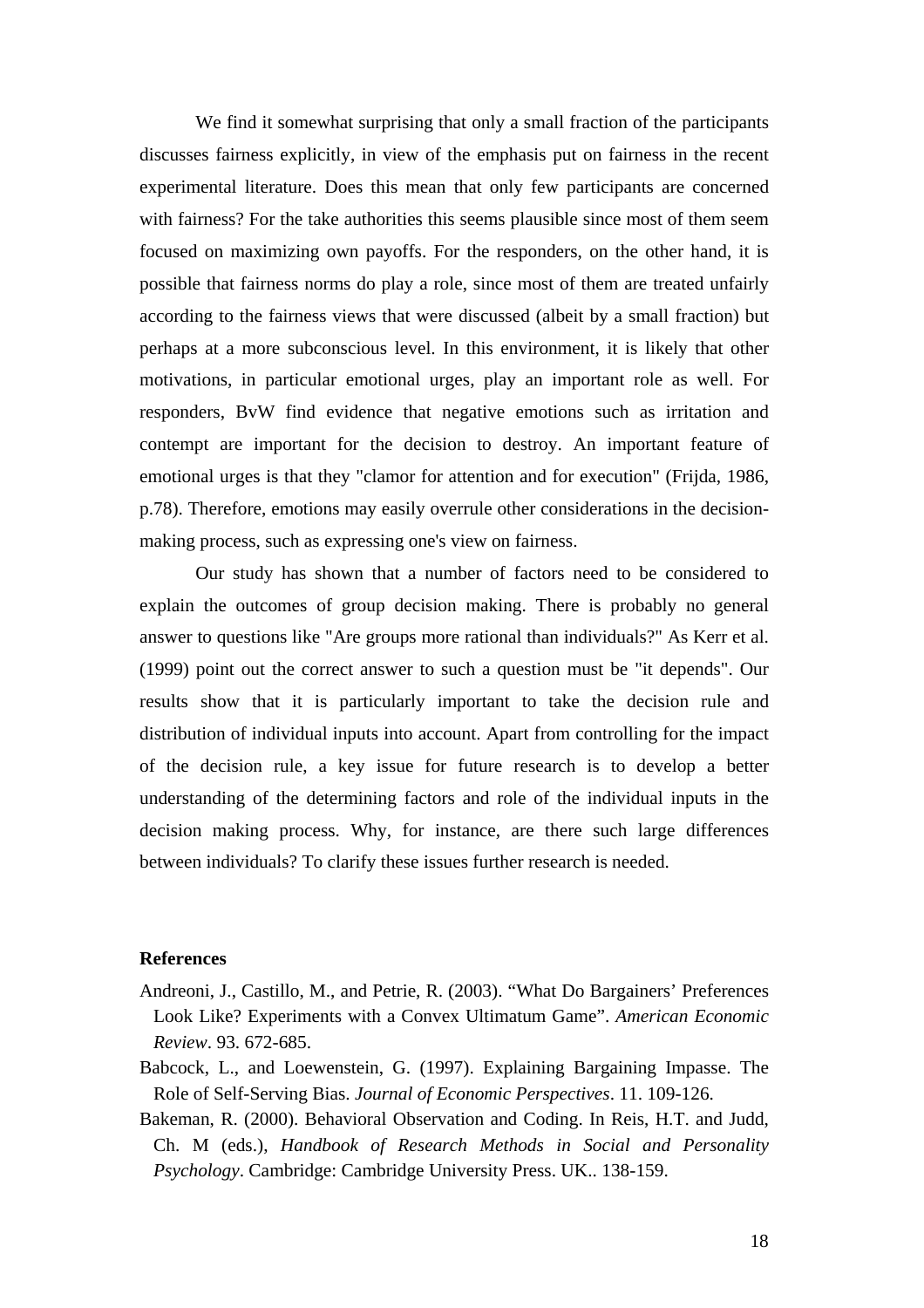- Bolton, G. E., and Zwick, R. (1995). Anonymity versus Punishment in Ultimatum Bargaining. *Games and Economic Behavior*. 10. 95-121.
- Bone, J., Hey, J., and Suckling, J. (1999). "Are Groups More (or Less) Consistent than Individuals?". *Journal of Risk and Uncertainty*. 8. 63-81.
- Bornstein, G. (2003). "Intergroup Conflict. Individual, Group, and Collective Interests". Discussion Paper #297. Center for the Study of Rationality and Interactive Decision Theory. The Hebrew University.
- Bornstein, G., and Yaniv, I. (1998). "Individual and Group Behavior in the Ultimatum Game. Are Groups More Rational Players?" *Experimental Economics*. 1. 101-108.
- Bornstein, G., Kugler, T. and Ziegelmeyer, A. (2004) Individual and Group Decisions in the Centipede Game: Are Groups More Rational Players? *Journal of Experimental Social Psychology*. 40. 599-605.
- Bornstein, G., Budescu, D.V., Kugler, T., and Selten, R. (2005). "Repeated Price Competition between Individuals and between Teams". Working paper. The Hebrew University. Jerusalem.
- Bosman, R., and van Winden, F. (2002). "Emotional Hazard in a Power-to-Take Experiment", *The Economic Journal*. 112. 146-69.
- Bottom, W.P., Krishna L., and Miller, G.J. (2002). "Propagation of Individual Bias through Group Judgment. Error in the Treatment of Asymmetrically Informative Signals". *Journal of Risk and Uncertainty*. 25. 147–163.
- Brosig, J., Ockenfels, A., and Weimann, J. (2003). "The Effect of Communication Media on Cooperation". *German Economic Review* 4. 217-241.
- Camerer, C.F. (2003). *Behavioral Game Theory*. Princeton: Princeton University Press.
- Cason, T.N., and Mui, V.-L., (1997). "A Laboratory Study of Group Polarization in the Team Dictator Game". *Economic Journal*. 107. 1465-83.
- Cooper, D.J., and Kagel, J. H. (2005). "Are Two Heads Better than One? Team versus Individual Play in Signaling Games". *The American Economic Review*. 95. 477-509.
- Corden, R. (2001). "Group Discussion and the Importance of a Shared Perspective. Learning from Collaborative Research", *Qualitative-Research*, 1, 347-367
- Cox, J. C., and Hayne, S. C (2002). "Barking up the Wrong Tree. Are Small Groups Rational Agents?" Working Paper. University of Arizona.
- Dahl, G.B., and Ransom, M.R. (1999) "Does Where You Stand Depend on Where You Sit? Tithing Donations and Self-Serving Bias". *American Economic Review*. 89.703 – 727.
- Davis, J.H. (1973). "Group Decision and Social Interaction. Theory of Social Decision Schemes". *Psychological Review*. 80. 97-125.
- van Dijk, F., Sonnemans, J., and van Winden, F. (2001). "Incentive Systems in a Real Effort Experiment". *European Economic Review*. 45. 187-214.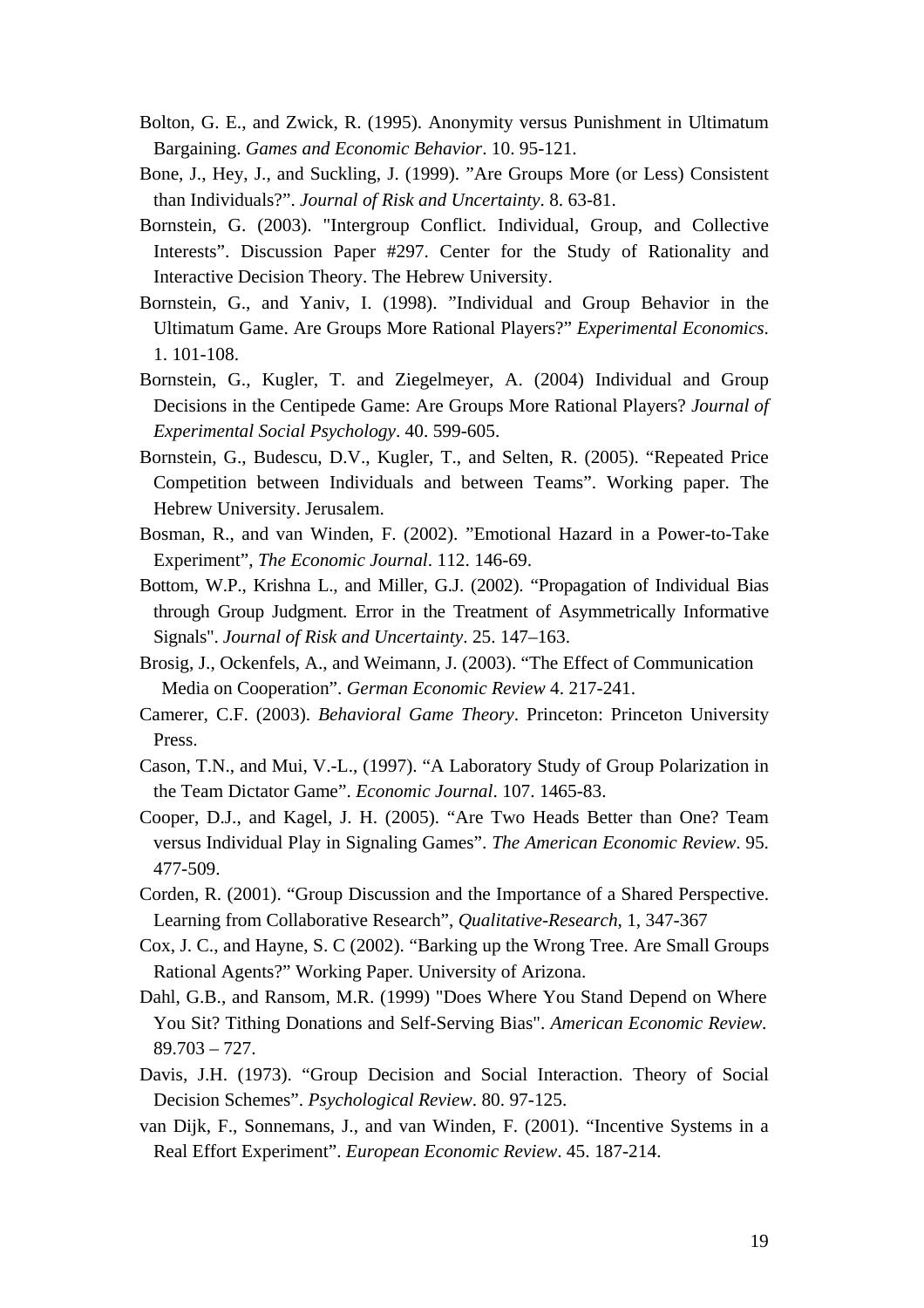- Endres, J., Poggenpohl, C. and Erben, C. (1999). "Repetitions, Warnings and Video. Cognitive and Motivational Components in Preschool Children's Suggestibility". *Legal and Criminological Psychology*. 4. 129-146.
- Fehr, E. and Schmidt, K.M. (1999). "A Theory of Fairness, Competition, and Cooperation". *Quarterly Journal of Economics*. 114. 817-68.
- Fischbacher, U., Gächter, S., and Fehr, E. (2001). "Are people conditionally cooperative? Evidence from a public goods experiment". *Economics Letters* 71. 397–404
- Frijda, N.H. (1986). *The Emotions*. Cambridge: Cambridge University Press.
- Goren, H., and Bornstein, G. (2000). "The Effects of Intragroup Communication on Intergroup Cooperation in the Repeated Intergroup Prisoner's Dilemma (IPD) Game". *Journal of Conflict Resolution*. 44(5). 700-719.
- Guarnaschelli, S., McKelvey, R. D., and Palfrey, Th. R.. (2000). "An Experimental Study of Jury Decision Rules." *American Political Science Review* 94. 407–423.
- Hennig-Schmidt, H. (1999). *Bargaining in a Video Experiment. Determinants of Boundedly Rational Behavior*. New York: Springer. 1999.
- Hennig-Schmidt, H. (2002). "The Impact of Fairness on Decision Making An Analysis of Different Video Experiments". In F. Andersson, and H. Holm (eds.), *Experimental Economics. Financial Markets. Auctions. and Decision Making.* Dordrecht: Kluwer Academic Publishers.185-210.
- Hoffman, E., McCabe, K., and Smith, V. (1996). "Social Distance and Otherregarding Behavior". *American Economic Review*. 86. 653-60.
- Kerr, N.L., Kramer, G.P., and MacCoun, R.J. (1996). "Bias in Judgment. Comparing Individuals and Groups", *Psychological Review*. 103. 687-719.
- Kerr, N.L., Niedermeier, K.E., and Kaplan, M.F. (1999). "Bias in Jurors vs. Bias in Juries. New Evidence from the SDS Perspective". *Organizational Behavior and Human Decision Processes*. 80. 70-86.
- Kocher, M.G., and Sutter, M. (2002). "Individual versus Group Behavior and the Role of the Decision Making Process in Gift-exchange Experiments". *Papers on Strategic Interaction* 27/2002. Max-Planck-Institute for Research into Economic **Systems**
- Kocher, M.G., and Sutter, M. (2005). "The 'Decision Maker' Matters. Individual versus Team Behavior in Experimental 'Beauty-Contest' Games". *Economic Journal*. 115. 200-223
- Laughlin, P.R. (1999). "Collective Induction. Twelve Postulates." *Organizational Behavior and Human Decision Processes*. 80. 50-69.
- Levine, J.M. (1999). "Transforming Individuals into Groups. Some Hallmarks of the SDS Approach to Small Group Research." *Organizational Behavior and Human Decision Processes*. 80. 21-27.
- Loomes, G. (1999). "Some Lessons from Past Experiments and Some Challenges for the Future". *The Economic Journal*. 109. F35-F45.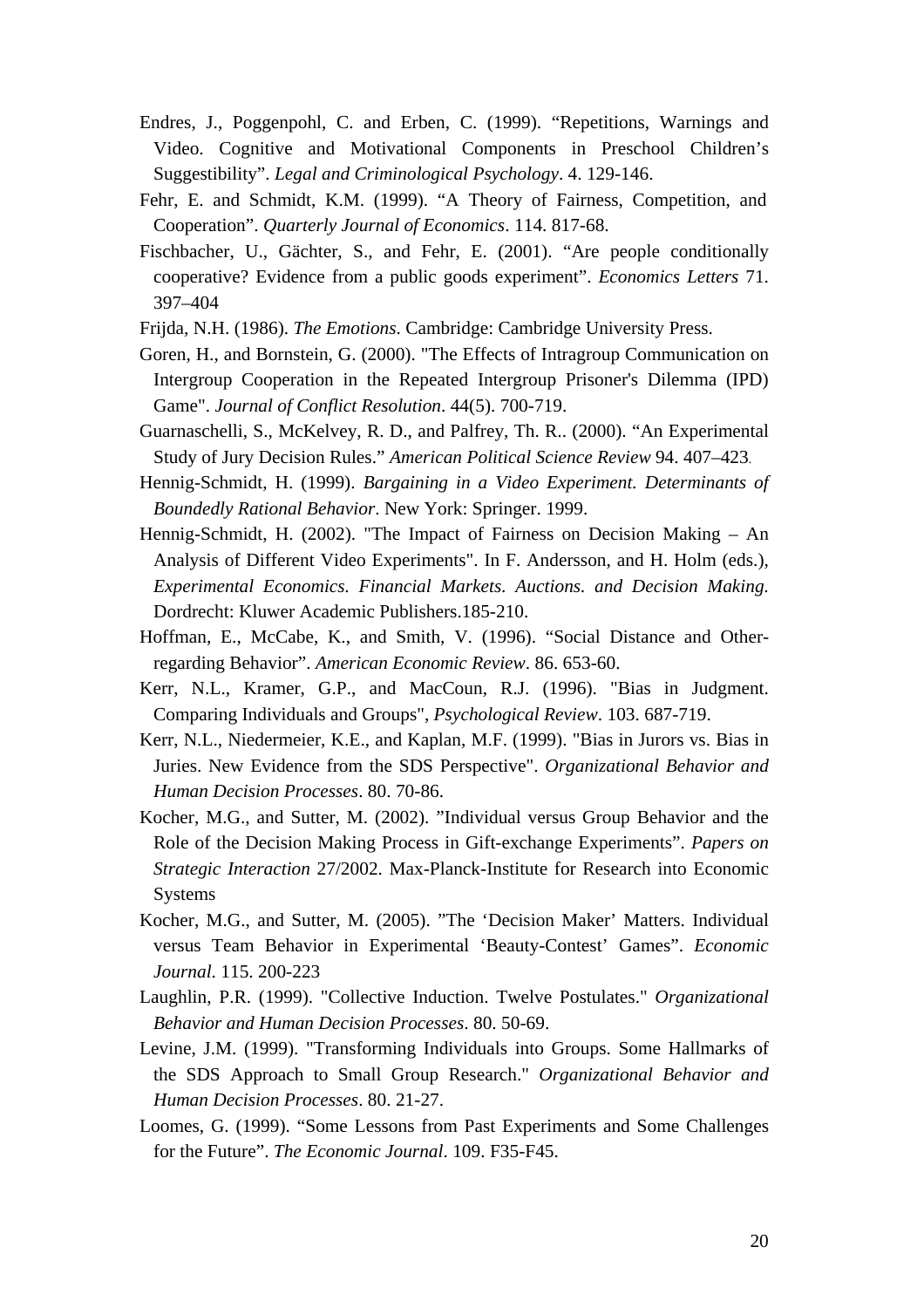- Messick, D.M., Moore, D.A., and Bazerman, M.H. (1997). "Ultimatum Bargaining with a Group. Underestimating the Importance of the Decision Rule". *Organizational Behavior and Human Decision Processes*. 69. 87-101.
- Orbell, J.M., Dawes, R.M., and van der Kragt, A.J.C., (1988). "Explaining Discussion-Induced Cooperation". *Journal of Personality and Social Psychology*. 5. 811-819.
- Potter, J. (1996). "Discourse Analysis. Theoretical Background". In J.T.E. Richardson (ed.), *Handbook of Qualitative Research Methods for Psychology and the Social Sciences*. Leicester :The British Psychological Society, 125- 140
- Raab, Ph. and B. C. Schipper (2004). "Cournot Competition between Teams. An Experimental Study". *Bonn Graduate School of Economics. University of Bonn. Discussion Paper No. 13/2004*

Ratcliff, D. (2003). "Video Methods in Qualitative Research". In P. M. Camic, J.E. Rhodes, and L. Yardley (eds.), *Qualitative Research in Psychology. Expanding perspectives in methodology and design*. Washington. DC: American Psychological Association. 113-129.

- Robert, C., and Carnevale, P.J. (1997). "Group Choice in Ultimatum Bargaining". *Organizational Behavior and Human Decision Processes*. 72. 256-279.
- Rockenbach, B., A. Sadrieh and B. Mathauschek (2005). "Teams Take the Better Risk". Working paper. University of Erfurt.
- Rutström, E.E.L., and M.B. Williams (2000). Entitlements and Fairness. An Experimental Study of Distributive Preferences. *Journal of Economic Behavior and Organization*. 43. 75-89.
- Stasser, G. (1999). "A Primer of Social Decision Scheme Theory. Models of Group Influence, Competitive Model Testing, and Prospective Modeling." *Organizational Behavior and Human Decision Processes*. 80. 3-20.
- Wildshut, T., Pinter, B., Vevea, J. L., Insko, Ch. A. and Schopler, J. ( 2003). "Beyond the Group Mind. A Quantitative Review of the Interindividual– Intergroup Discontinuity Effect". *Psychological Bulletin*. 129. 5. 698–722.

## **Appendix**

### **Summary of the instructions of the power-to-take game**

(translated from German; full instructions and script of experimental protocol available at www.bonneconlab.uni-bonn.de/bonneconlab/)

#### *Show-up fee*

This is 20 DM for all participants in the experiment. You keep the show-up fee, independent of the decisions taken in the experiment. The show-up fee is included in the calculation of your individual earnings at the end of the experiment.

*Division in groups*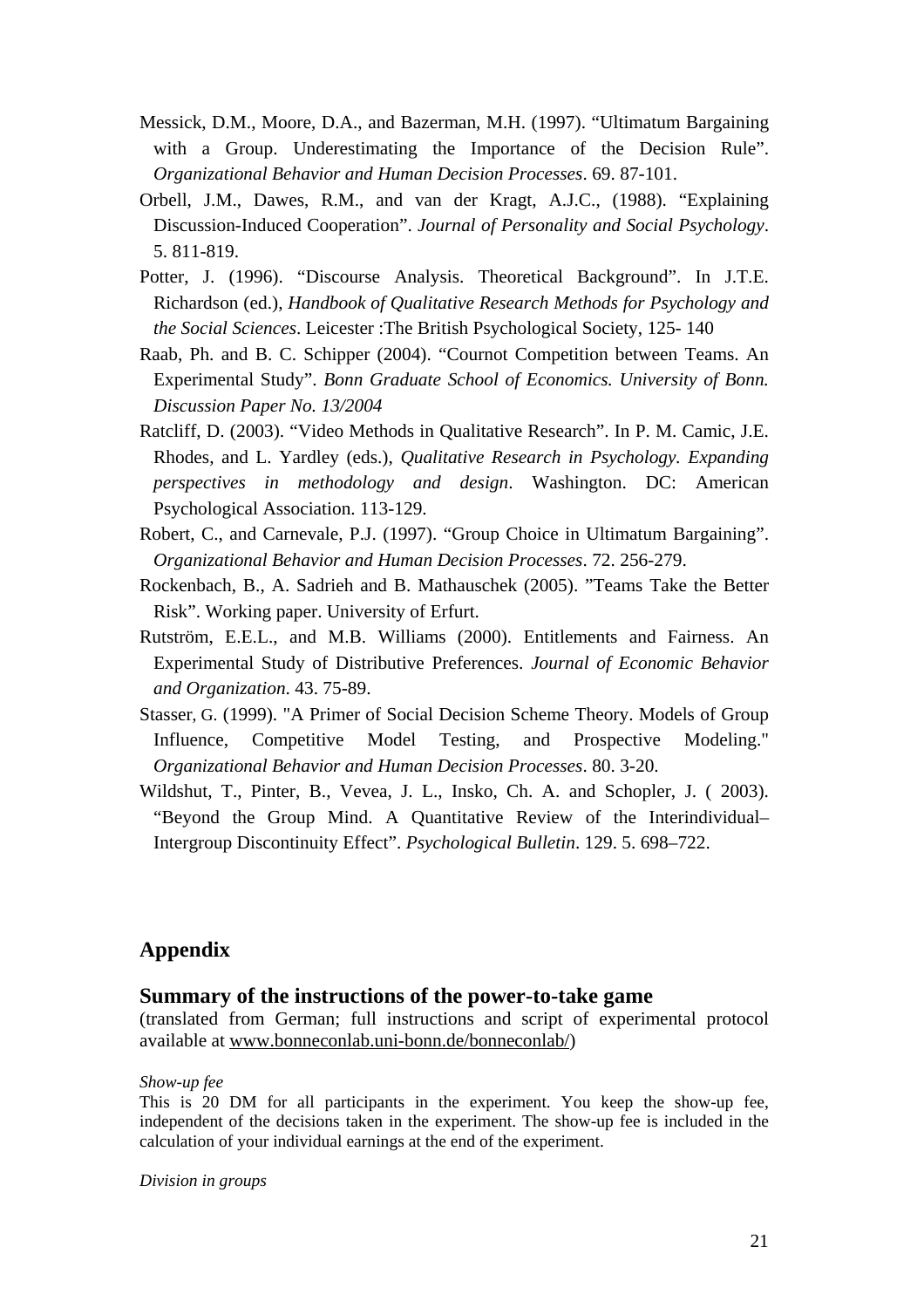The 6 participants A and B will in the course of the experiment be divided into two groups, A and B, such that in each group 3 persons decide together. The group decisions take place in different rooms and will be video taped. The allocation of individuals to groups will be described below.

#### *Two phases*

The experiment consists of two phases. In phase 1 only group A must make a decision whereas in phase 2 only group B must make a decision. Every participant, be it in group A or B, must make one decision. There are no other decisions that will follow.

#### *Phase 1: group A chooses percentage*

In this phase, each group A will be paired with a group B. This will be done by letting each participant A draw a coded envelope. With the help of the different codes, the 6 participants A and B will be divided into two groups, with three participants in each group. Every group A will be paired to a group B. Because of this procedure, both group A and B remain anonymous.

In the envelope, there is a form with a black box, which must be filled in by group A, and a grey box which must be filled in by group B (see specimen). In the black box of group A, we have filled in the total earnings of group B from the previous part of the experiment. Group A must fill in its own total earnings. Group A must then choose a percentage and fill this in on the form. This percentage determines how much of group B's total earnings after phase 2 will be transferred to group A. The percentage chosen by participant A must be an integer in the interval [0, 100]. The decision must be taken jointly and then filled in on the form. All group members must agree by signing a separate form.

When the participants of group A have completed the form, it must be put in the envelope again. After this we will collect the envelopes and bring them to group B paired with group A by means of the code.

#### *Phase 2: group B chooses percentage*

In this phase group B has to fill in on the form which percentage of its total earnings will be destroyed. The percentage chosen by group B must be an integer in the interval [0, 100]. The decision must be taken jointly and then filled in on the form. All group members must agree by signing a separate form. The transfer from group B to group A will be based on the rest earnings of group B that are left after destruction. Group B must transfer the percentage of their rest earnings chosen by group A.

When group B has completed the form, it must be put in the envelope again. After this we will collect the envelopes and bring them to group A, that is paired to group B, for their information.

#### *Determination of individual earnings in part 2*

Every member of group A always receives one third of its group earnings. For members of group B earnings are determined as follows. If all members of group B have the same earnings from part 1 of the experiment, then group earnings will be divided by 3. Every member gets one third of the group earnings. If the members of group B do not have the same earnings from part 1 of the experiment, then the group earnings from part 2 are divided proportionally. For example: two members have earned 20 DM and one member 10 DM in part 1. Assume that that the group earnings from part 2 are equal to 25DM. This means that two members receive 10 DM and one member 5DM.